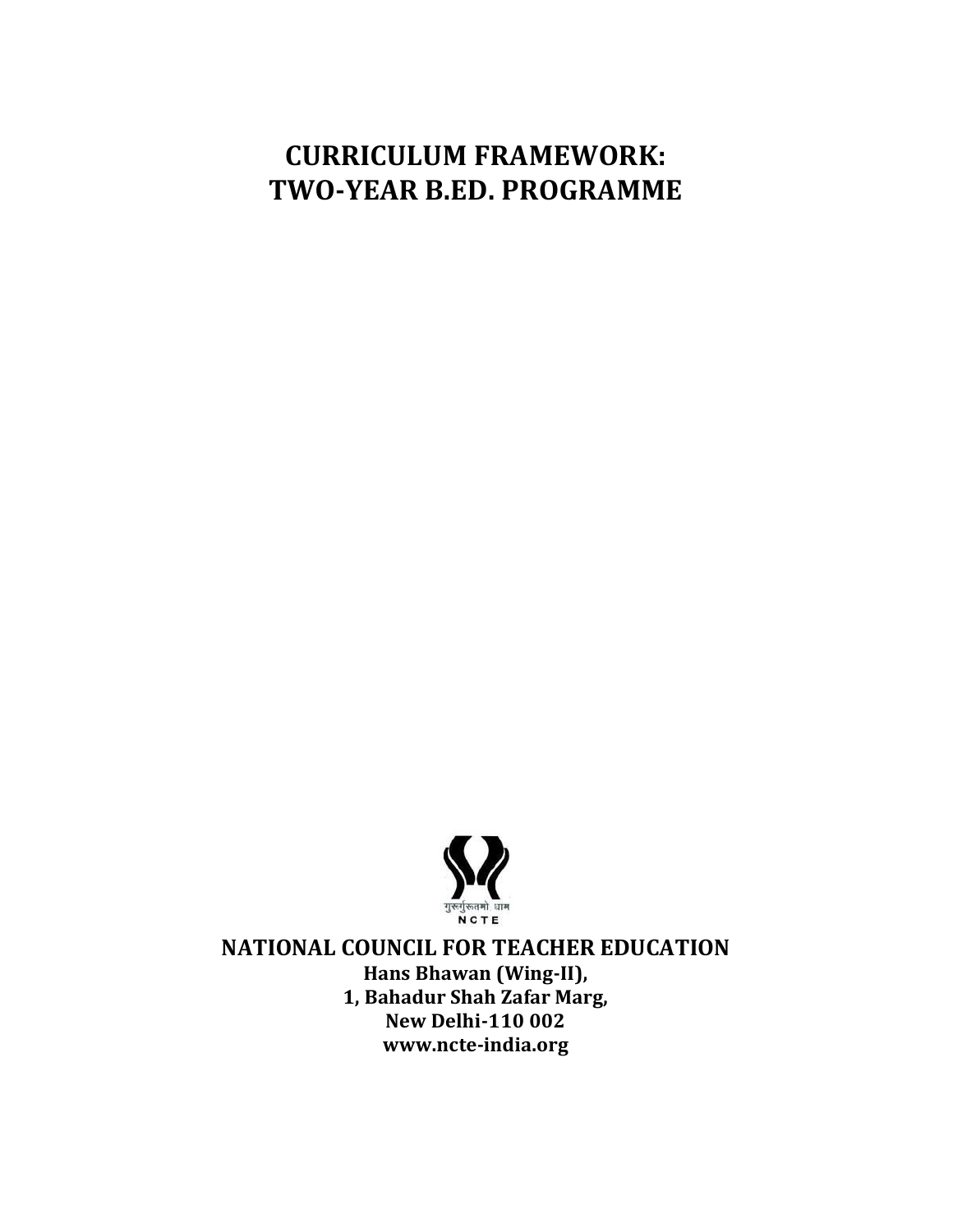## **CURRICULUM FRAMEWORK FOR THE NCTE TWO-YEAR B.ED. PROGRAMME**

This document presents the course structure for the NCTE Two-year B.Ed. Programme and outlines the nature of experiences to be offered to the student-teachers to make them reflective practitioners. The course structure offers a comprehensive coverage of themes and rigorous field engagement with the child, school and community. The programme is comprised of three broad inter-related curricular areas – I) Perspectives in Education, II) Curriculum and Pedagogic Studies, and III) Engagement with the Field. All the courses include in-built field-based units of study and projects along with theoretical inputs from an interdisciplinary perspective. Engagement with the Field is the curricular component that is meant to holistically link all the courses across the programme, while it also includes special courses for Enhancing Professional Capacities (EPC) of the student teachers. Transaction of the courses is to be done using a variety of approaches, such as, case studies, group presentations, projects, discussions on reflective journals, observations of children, and interactions with the community in multiple socio cultural environments.

## CURRICULAR AREAS

The programme shall comprise three broad curricular areas – Perspectives in Education, Curriculum and Pedagogic Studies, and Engagement with the Field. The courses under each of these areas are as follows:



#### **I. Perspectives in Education**

Perspectives in Education includes courses in the study of childhood, child development and adolescence, contemporary India and education, theoretical foundations of knowledge and curriculum, teaching and learning, gender in the context of school and society, and inclusive education. The following are the six courses to be transacted in the two year period, under the curricular area of Perspectives in Education:

Course 1 Childhood and Growing Up Course 2 Contemporary India and Education Course 3 Learning and Teaching Course 6 Gender, School and Society  $(1/2)$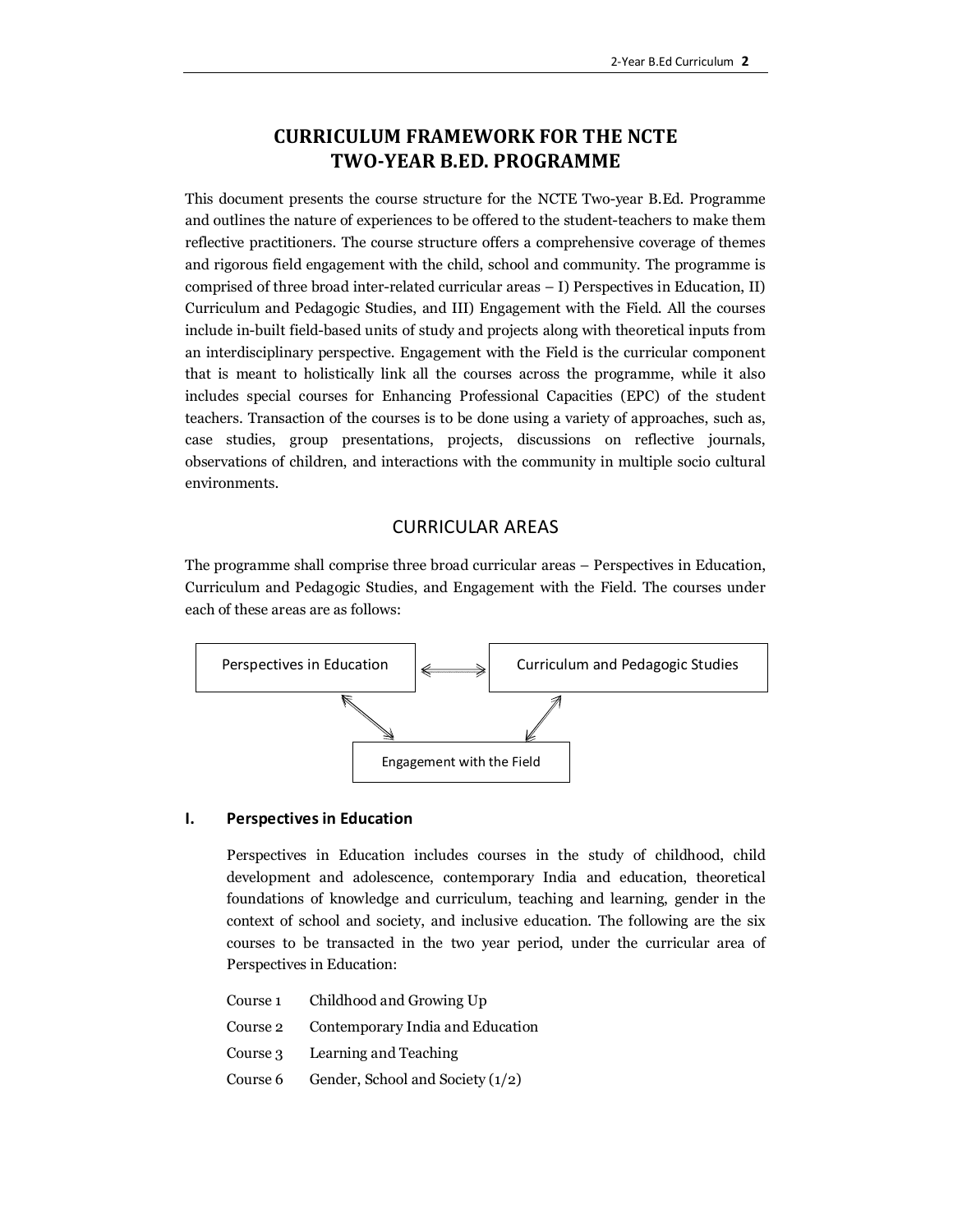Course 8 Knowledge and Curriculum Course 10 Creating an Inclusive School (1/2)

The course on 'Childhood and Growing up' shall enable student-teachers to engage with studies on Indian society and education, acquire conceptual tools of sociological analysis and hands-on experience of engaging with diverse communities, children and schools. The course on 'Contemporary India and Education' shall develop a conceptual understanding about issues of diversity, inequality and marginalization in Indian society and the implications for education, with analyses of significant policy debates in Indian education. The course on 'Teaching and Learning' will focus on aspects of social and emotional development; self and identity, and cognition and learning. 'Knowledge and Curriculum' shall address the theoretical foundations of school knowledge from historical, philosophical and sociological perspectives, with critical analysis of curricular aims and contexts, and the relationship between curriculum, policy and learning. The course on 'Creating an Inclusive School' shall develop an understanding of the cultures, policies and practices that need to be addressed in order to create an inclusive school.

#### **II. Curriculum and Pedagogic Studies**

Curriculum and Pedagogic Studies offers a study of the nature of disciplines, critical understanding of the school curriculum; pedagogy as the integration of knowledge about the learner, the discipline and the societal context of learning, and research relating to different aspects of young children's learning. The design of the programme would enable students to specialize in one subject area, at one/ two levels of school. The courses under the curricular area of 'Curriculum and Pedagogic Studies' for the two year period include:

| Course 4            | Language across the Curriculum $(1/2)$         |
|---------------------|------------------------------------------------|
| Course <sub>5</sub> | Understanding Disciplines and Subjects $(1/2)$ |
| Course 7(a &b)      | Pedagogy of a School Subject                   |
| Course 9            | <b>Assessment for Learning</b>                 |
| Course 11           | Optional Course* $(1/2)$                       |

These courses shall aim to develop in students an understanding of the curriculum, linking school knowledge with community life. A variety of investigative projects, that link with curricular area III given below, shall be included to reconstruct concepts from subject knowledge though appropriate pedagogic processes that communicates meaningfully with children.

Optional courses will be offered in areas such as Vocational/Work Education, Health and Physical Education, Peace Education, Guidance and Counselling, or an additional pedagogy course (in another subject at the secondary level or the same subject at the higher secondary level).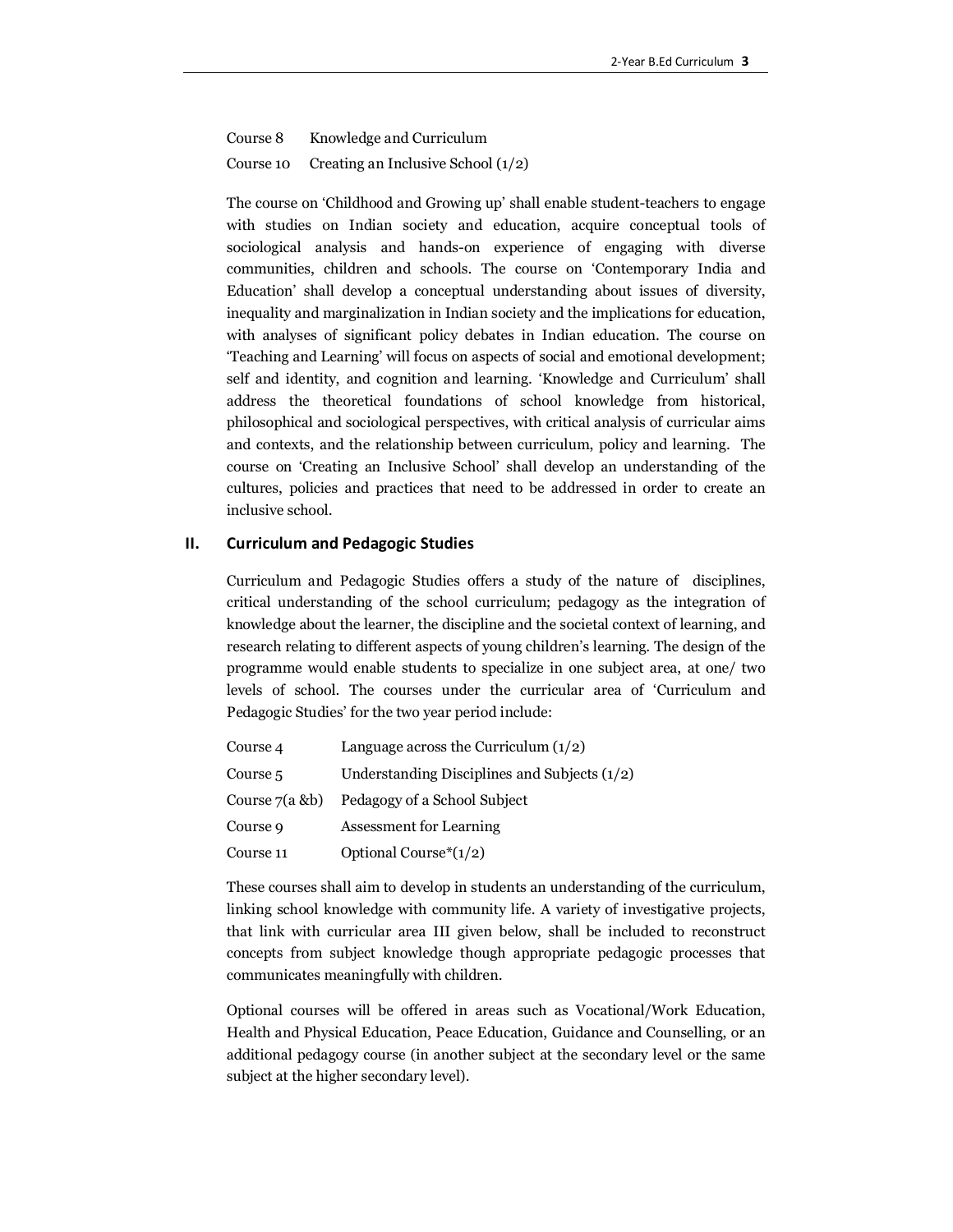#### **III. Engagement with the Field – the Self, the Child, Community and School**

This curricular area would have three components –

- $\spadesuit$  Tasks and Assignments that run through all the courses as indicated in the year wise distribution of the syllabus
- v School Internship
- v Courses on Enhancing Professional Capacities (EPC)

| Course <i>EPC</i> 1: Reading and Reflecting on Texts $(1/2)$ |
|--------------------------------------------------------------|
| Course <i>EPC</i> 2: Drama and Art in Education $(1/2)$      |
| Course <i>EPC</i> 3: Critical Understanding of ICT $(1/2)$   |
| Course <i>EPC</i> 4: Understanding the Self $(1/2)$          |

## ANNUAL DISTRIBUTION OF THE COURSES

(Semester wise distribution of the courses is attached as Appendix 1)

#### **Year 1**

| Course <sub>1</sub>                                                   | Childhood and Growing Up                                  | 100 marks |  |
|-----------------------------------------------------------------------|-----------------------------------------------------------|-----------|--|
| Course 2                                                              | Contemporary India and Education                          | 100 marks |  |
| Course 3                                                              | Learning and Teaching                                     | 100 marks |  |
| Course 4                                                              | Language across the Curriculum $(1/2)$                    | 50 marks  |  |
| Course <sub>5</sub>                                                   | Understanding Disciplines and Subjects $(1/2)$            | 50 marks  |  |
| Course 6                                                              | Gender, School and Society (1/2)                          | 50 marks  |  |
| Course 7a                                                             | Pedagogy of a School Subject $-Part I(1/2)$               | 50 marks  |  |
| Course <i>EPC</i> 1                                                   | Reading and Reflecting on Texts $(1/2)$                   | 50 marks  |  |
| Course <i>EPC</i> 2                                                   | Drama and Art in Education $(1/2)$                        | 50 marks  |  |
|                                                                       | Course <i>EPC</i> 3 Critical Understanding of ICT $(1/2)$ | 50 marks  |  |
| Engagement with the Field: Tasks and Assignments for Courses 1-6 & 7a |                                                           |           |  |

Total- 650 marks

## **Year 2**

| Course 7b | Pedagogy of a School Subject – Part II $(1/2)$     | 50 marks  |
|-----------|----------------------------------------------------|-----------|
| Course 8  | Knowledge and Curriculum                           | 100 marks |
| Course 9  | <b>Assessment for Learning</b>                     | 100 marks |
| Course 10 | Creating an Inclusive School $(1/2)$               | 50 marks  |
| Course 11 | Optional Course* $(1/2)$                           | 50 marks  |
|           | Course <i>EPC</i> 4 Understanding the Self $(1/2)$ | 50 marks  |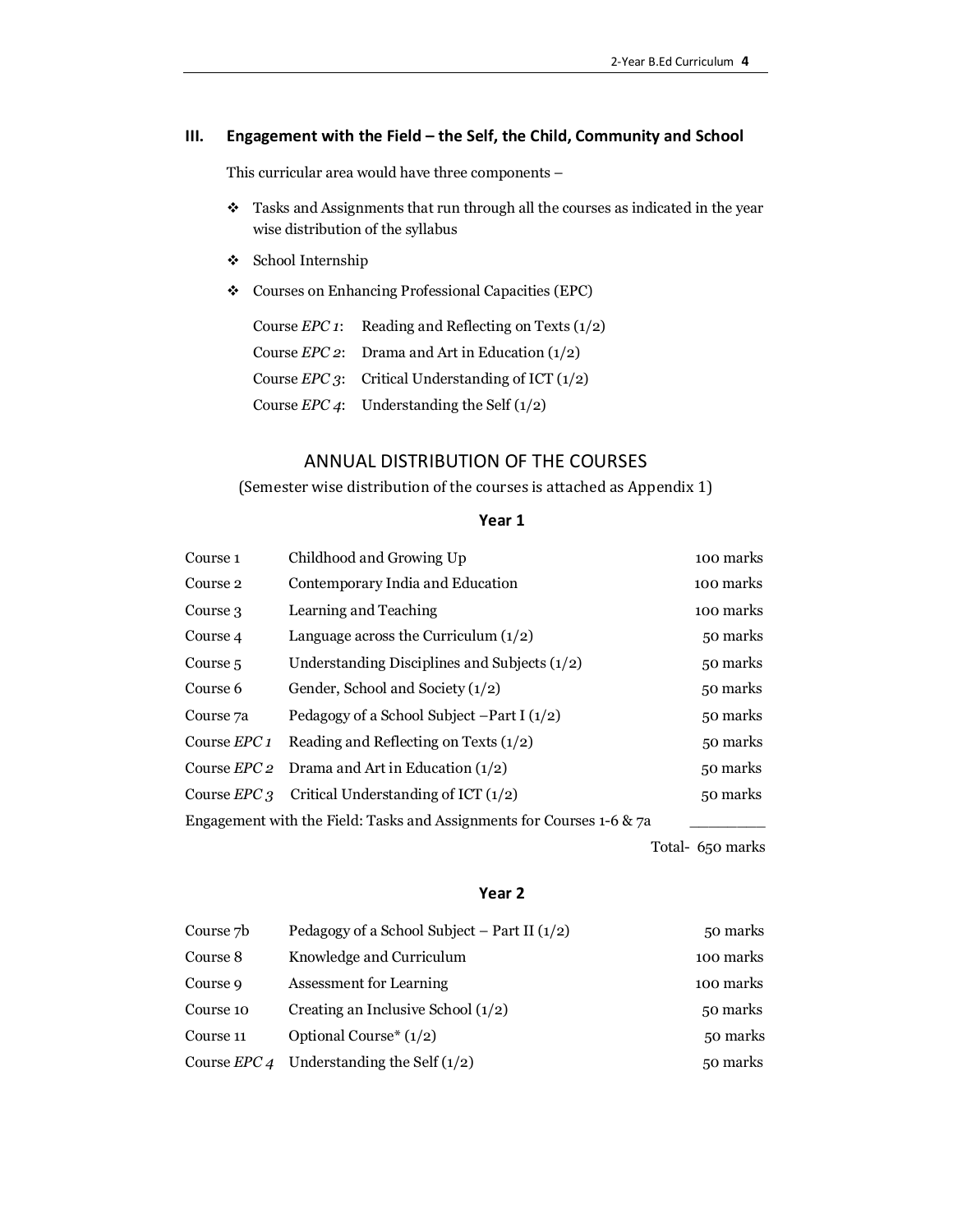School Internship 250 marks 200 marks 250 marks 250 marks 250 marks 250 marks 250 marks 250 marks 250 marks 250 marks 250 marks 250 marks 250 marks 250 marks 250 marks 250 marks 250 marks 250 marks 250 marks 250 marks 250

Engagement with the Field: Tasks and Assignments for Courses  $7b \& 8-10$ 

Total- 650 marks

#### **Note:**

- a). 1/2 indicates a half paper which is allocated both half the time of effective hours per week and also half the marks assigned to a full paper.
- b).\* Optional Courses can be from among the following Vocational/Work Education, Health and Physical Education, Peace Education, Guidance and Counseling, etc. and can also be an Additional Pedagogy Course\*\*(for a school subject other than that chosen for Course 7 (a&b) at the secondary level, or the same school subject at the higher secondary level).

\*\*Teacher education institutes/university departments can make arrangements to offer an additional pedagogy course for (i) a second school subject at the secondary level for interested student-teachers who have undertaken adequate number of courses in that subject during their graduation or (ii) the same school subject as in Course 7 but at the higher secondary level for student-teachers with a post-graduate degree in that subject.

#### DETAILED COURSE OUTLINE

#### **Engagement with the Field – the Self, the Child, Community and School**

The B.Ed. curriculum shall provide for sustained engagement with the Self, the Child, Community and School, at different levels, and through establishing close connections between different curricular areas. In the first year, there shall be work on the field amounting to a minimum of 4 weeks, spread over several days throughout the year. This will include one week of school engagement and three weeks of other engagements as explained ahead. In the second year, there shall be a minimum of 16 weeks of engagement with the field of which 15 weeks are for school internship and one week is for other field engagements. Thus a minimum of 20 weeks  $(4+16)$  shall be allocated over the two years for tasks, assignments and school internship in the field, under the broad curricular area Engagement with the Field. The weightage of internal assessment for Engagement with the Field shall be 100 %.

This curricular area of Engagement with the Field would serve as an important link between the other two broad areas and the field, through its three components:

*a) Tasks and Assignments that run through all the courses as indicated in the structure and its year wise distribution* 

The two curricular areas of 'Perspectives in Education' and 'Curriculum and Pedagogic Studies' shall offer field engagement through different tasks and projects with the community, the school, and the child in school and out-of-school. These tasks and projects would help in substantiating perspectives and theoretical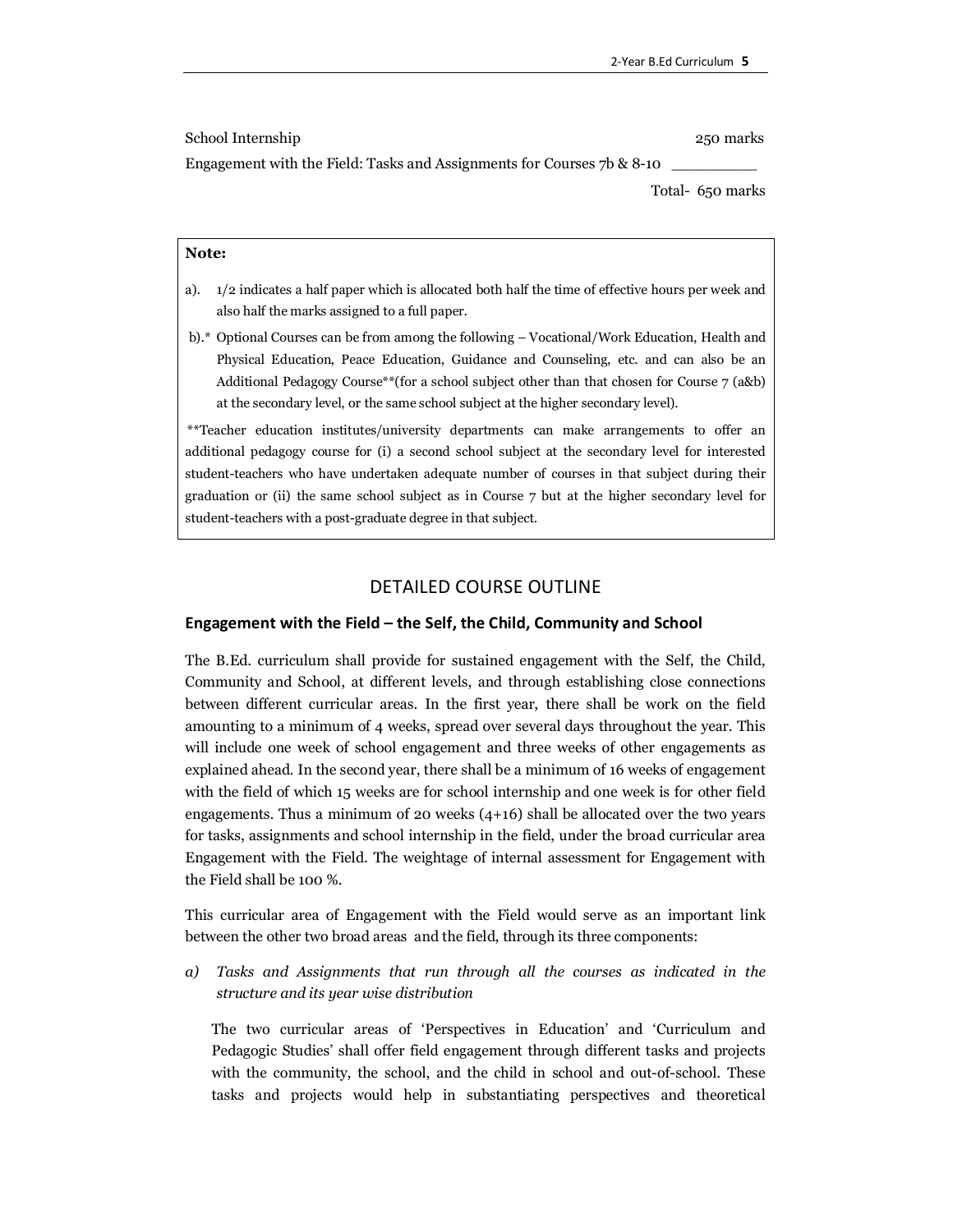frameworks studied in a teacher education classroom with field based experiences. The tasks and projects may include collaborative partnership with the schools for developing CCE practices, creative ways of tracking learners' progress, establishing study circles/science clubs/forums for professional development of in-service school teachers, or forums for supporting and dialoguing with the School Management Committee, parents and the community. The community based engagement may also include oral history projects with a particular community of artisans as part of the course on 'Contemporary India and Education' or 'Pedagogy of Social Science/History'. Likewise, the pedagogy course on science may include environment based projects to address concerns of a particular village/city or a community.

#### *b) School Internship*

Having gained some experience with the child, the community and schools in Year 1, the second year would offer intensive engagement with the school in the form of School Internship. During the first year, to support better understanding of schools and in preparation of Internship, teacher education institutes shall make provisions for visits to innovative centres of pedagogy and learning - innovative schools, educational resource centres, etc.

During the Internship, a student-teacher shall work as a regular teacher and participate in all the school activities, including planning, teaching and assessment, interacting with school teachers, community members and children. Before teaching in a classroom, the student-teachers will observe the school and its classrooms for a week, to understand the school in totality, its philosophy and aims, organisation and management; the life of a teacher; needs of the physical, mental, emotional development of children; aspects of curriculum and its transaction; quality, transaction, and assessment of teaching–learning.

School Internship shall be designed to lead to the development of a broad repertoire of perspectives, professional capacities, teacher dispositions, sensibilities and skills. Student teachers shall be equipped to cater to diverse needs of learners in schools. Student-teachers are to be actively engaged in teaching at two levels, namely, upper primary and secondary. They should be provided opportunities to teach in government and private schools with systematic supervisory support and feedback from faculty. Internship in schools is to be done for a minimum duration of 15 weeks. This should include an initial phase of one week for observing a regular classroom with a regular teacher and would also include peer observations, teacher observations and observations of interns' lessons by faculty. It is important that the student-teachers consolidate and reflect on their teaching experience during and after the school internship. Therefore, along with writing reflective journals during the internship programme, there shall be space for extended discussions and presentations on different aspects of the teaching experience after the internship.

For each student-teacher, internship should be conducted preferably in one school for the entire 15 weeks. However, if the institute wants to provide an opportunity to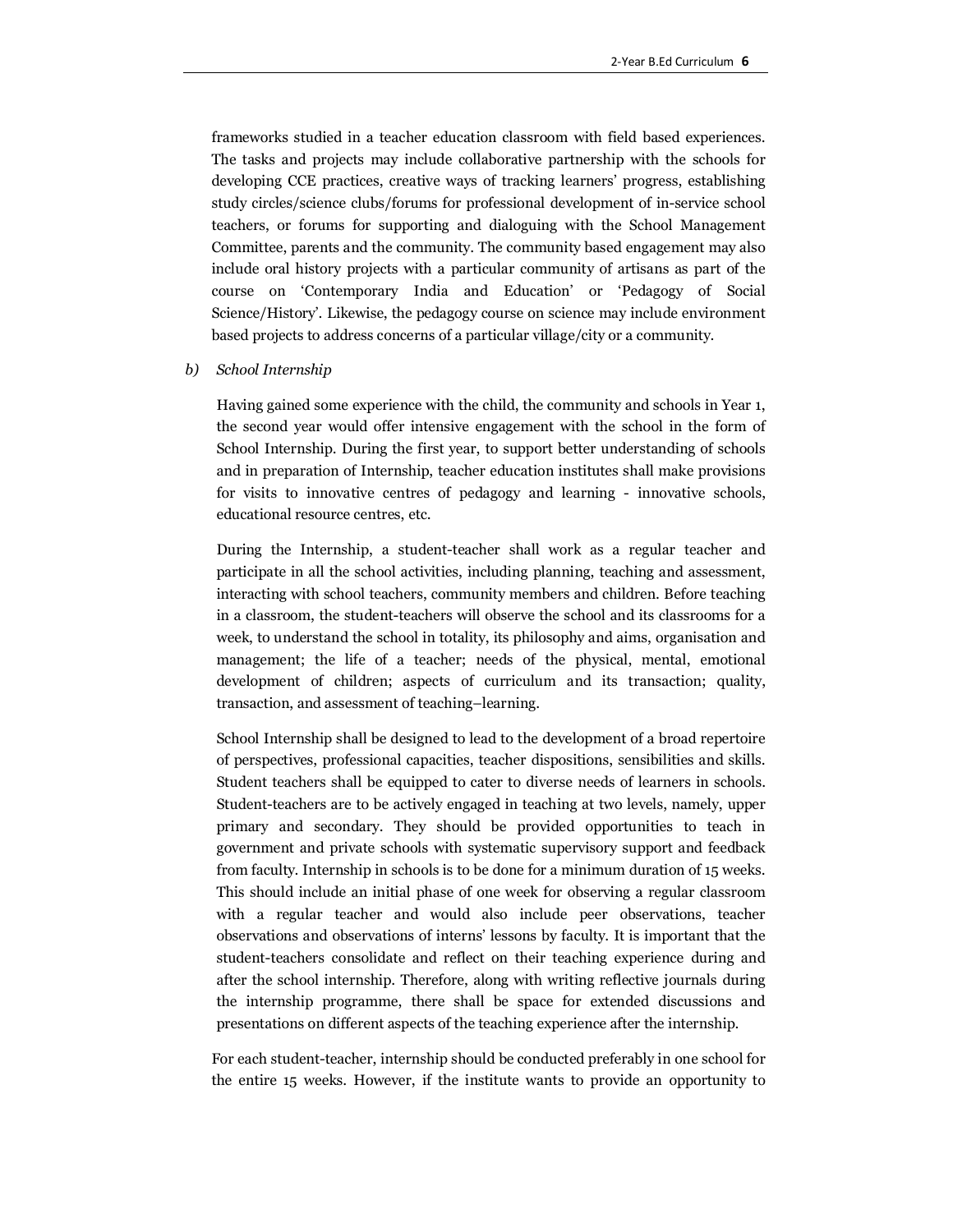understand the context of teaching in a government and private school or the dynamics of teaching at elementary and senior secondary levels, this period can be divided into two blocks. Internship may be arranged in two blocks in such a way that teaching in one school at a particular level (for example elementary or senior secondary) during one block, is followed by the teaching in another school or the same school at another level during the second block. Under any circumstances, the student-teacher should not be sent to more than two schools during her/his internship period. Internship should not be reduced to the 'delivery' of a certain number of lesson plans, but should aim for meaningful and holistic engagement with learners and the school. Moreover, teaching should not be practiced through the reductionist approach of 'microteaching' of isolated 'skills' and simulated lessons.

#### *c) Courses on Enhancing Professional Capacities (EPC)*

Throughout the programme several other specialised courses shall be offered to enhance the professional capacities of a student-teacher. The EPC courses shall be internally assessed and are as follows:

Course *EPC 1*: Reading and Reflecting on Texts (1/2) Course *EPC 2*: Drama and Art in Education (1/2) Course *EPC 3*: Critical Understanding of ICT (1/2) Course *EPC 4*: Understanding the Self (1/2)

A course on critical understanding of ICTs shall be offered as an important curricular resource, according primacy to the role of the teacher, ensuring public ownership of digital resources, and promoting constructivist approaches that privilege participation and co-creation over mere access to ICTs. Courses that would focus on developing the professional and personal self of a teacher will be designed to integrate theoretical and practical components, transacted through focused workshops with specific inputs on art, music, drama and yoga. These courses shall offer opportunities to self-reflect, study issues of identity, interpersonal relations, while viewing schools as sites for social change; developing social sensitivity and the capacity to listen and empathise.

## COURSE DETAILS

#### **Course 1: Childhood and Growing Up**

This course offers an introduction to the study of childhood, child development and adolescence (Sharma, 2003). It aims to develop understanding about children of different age groups, through close observation and interaction with children from diverse socioeconomic and cultural backgrounds (Saraswathi, 1999). The main focus in the course would be to enable student teachers to arrive at an understanding of how different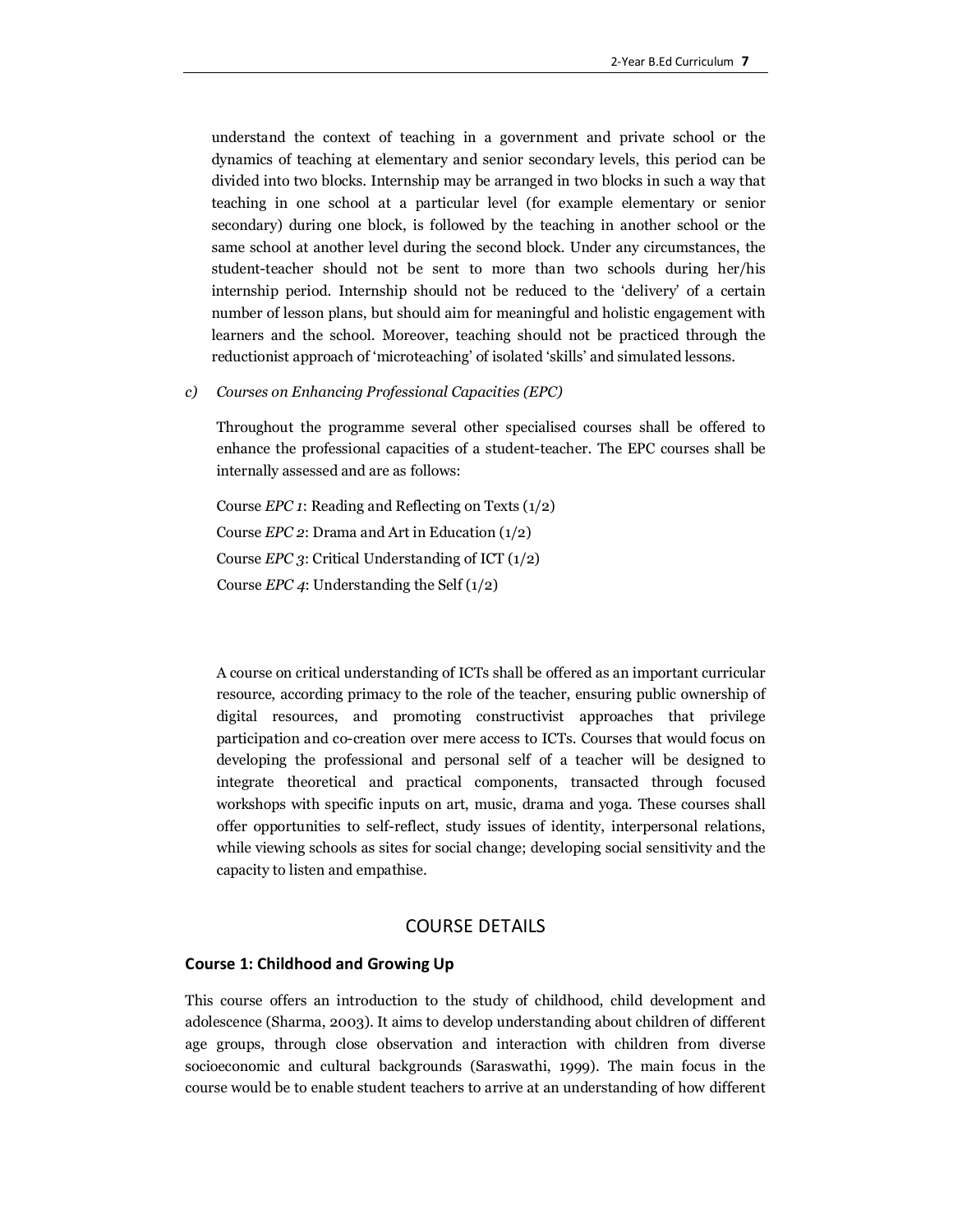socio-political realities construct different childhoods, within children's lived contexts: family, schools, neighbourhoods and community.

The course builds an interdisciplinary framework to interpret and analyse observations and interactions. The theoretical frames would be drawn from cross-cultural psychology, sociology and anthropology to bring together theories of child development and crucial aspects from the construct of childhood, which has political, social and cultural dimensions.

The students would read about theories of child development, childhoods and adolescence as constructed in different social-economic and cultural settings. The course would importantly include perspective building on the issues of marginalization, of difference and diversity, and stereotyping. These ideas would be revisited in other courses too; but are posited here to essentially underline children's lived experiences; for instance, living in an urban slum, growing up as a girl and growing up in a dalit household (Mishra, 2007; Nambissan, 2009; Parry, 2005; Rampal & Mander, 2013).

The concept of adolescence would be situated in realistic and contextual frames. Do children across different cultures experience adolescence similarly? How does urbanisation and economic change impact its construction and experience? Representations of gender, class and poverty in media can be brought to the classroom to understand lived realities, assumptions of notions of childhood and stereotypes. This course also may provide windows into looking at ideas of work and childhood; children in difficult circumstances and an understanding of them; with a critical deconstruction of significant events that media highlights and creates.

The pedagogy draws from student teachers themselves, readings about childhood from diverse contexts, and engaging with children. The course posits the student-teachers as a resource themselves, as they bring their own experiences to the classroom discussions. Opportunities would be provided to engage with children's lived realities in many ways: through biographies, stories, narrations of growing up in different cultures, observations about children by parents and teachers, children's diaries, testimonies and the media.

The two important field based components would be to observe children in their natural settings, especially at play (or in a community setting), and to interact with children using activities as a base to establish rapport. These would help student-teachers to critically understand how their observations relate to the theories they have learnt and also to situate their learnings in realistic frames.

The assessment of the paper could be organized around student-teachers' developing capacities to look at, understand, interpret notions about children and childhood, about growing up in realistic contexts and arriving at a critique of the universalistic normative notions of childhood and children and adolescents; to be able to interpret how gender, caste and social class may impact the lived experiences of children.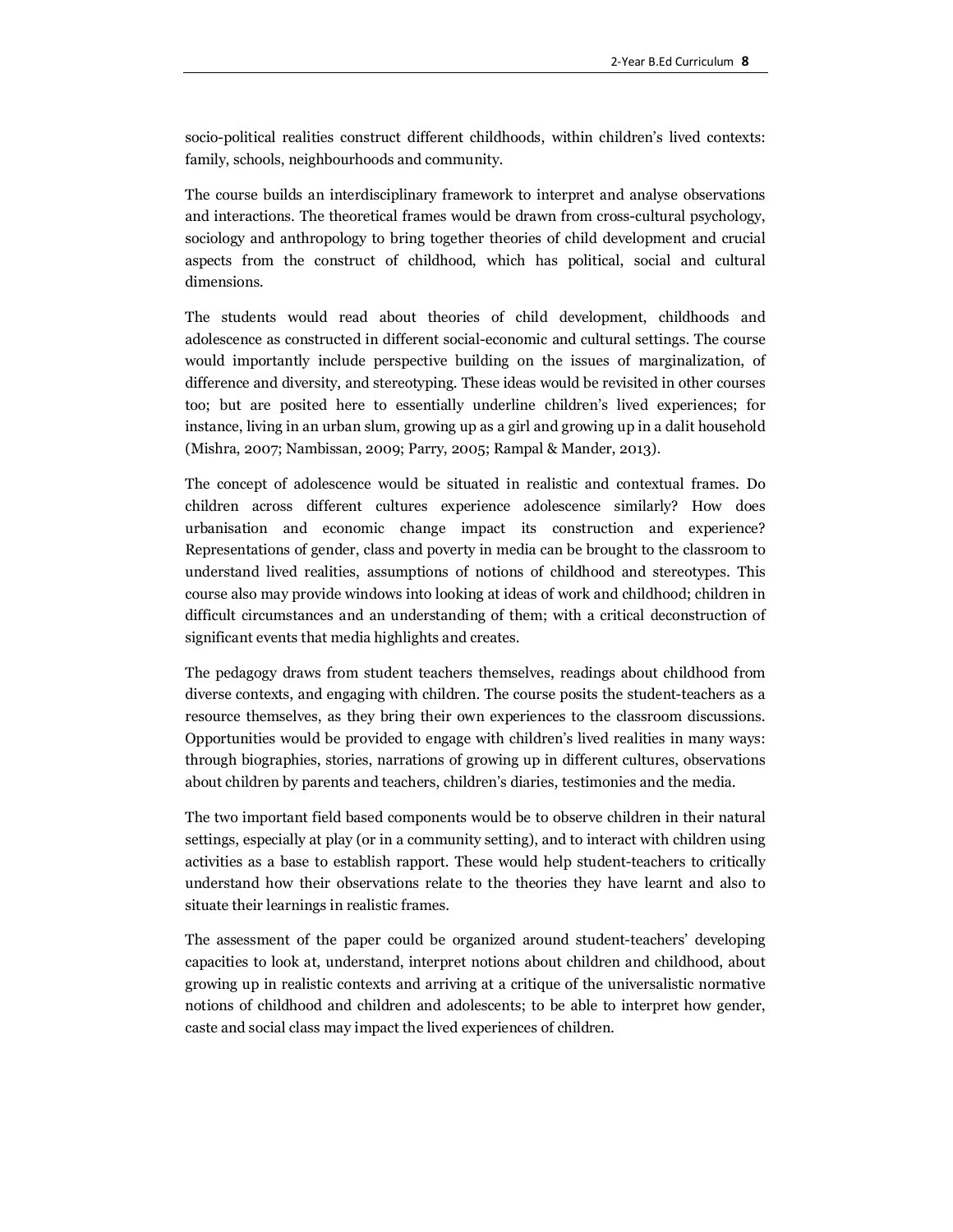#### **Course 2: Contemporary India and Education**

This course will enable student-teachers to engage with studies on Indian society and education, acquire conceptual tools of sociological analysis and hands on experience of engaging with diverse communities, children and schools. The course will include selections from theoretical readings, case studies, analyses of educational statistics and personal field engagement with educationally marginalized communities and groups, through focus group discussion, surveys, short term project work etc. The course will focus on two broad themes:

- A) Diversity, Inequality and Marginalisation in Society and the implications for Education
- B) Policy frameworks for Public Education in India

## **A) Diversity, Inequality and Marginalisation in Society and the implications for Education**

Student-teachers will engage with the concept of social diversity – how it enriches our life and at the same time poses challenges for universal education (NCERT, 2006a, 2006b, 2006c, 2006d). Diversity exists at many levels, at the level of the individual, of regions, languages, religions, castes, tribes, etc. Diverse communities and individuals have diverse knowledge and experience bases and also place different sets of demands from education (Ilaiah, 1996; *Letter to a Teacher*, 1970). Education also has a role in grooming children to respect diversity and at the same time establish frameworks for collective living and resolution of tensions peacefully and justly.

The student-teachers will study the Constitution (especially the Preamble, Fundamental Rights and Duties of Citizens and the Directive Principles of State Policies) in order to critically understand the 'constitutional values' related to the aims of education. They will thus engage with concepts relating to inequality, discrimination, marginalization (Govinda, 2011) that not only stand in the way of universalisation of education (De, Khera, Samson, & Shiva Kumar, 2011; The PROBE Team, 1999) but also impede the fulfillment of the Constitutional promise of freedom, justice, equality and fraternity.

#### **B) Policy Frameworks for Public Education in India**

Under this theme the student-teachers will learn about policy debates over time, the implementation of policies and the actual shaping of school education through interaction of various policy imperatives, financial allocations, field conditions and pressures exerted by diverse social groups. The course will begin with contemporary issues and policies and trace some of these back in time to understand the debates in the pre-independence period (Pathak, 2013). For instance, the discourse on the Right to Education (GOI, 2009; Raina, 2010), Sarva Shiksha Abhiyan and the thrust towards enrolling and retaining hitherto marginalized children; the role and agency of teachers in the context of universal and inclusive education (Batra, 2005; R.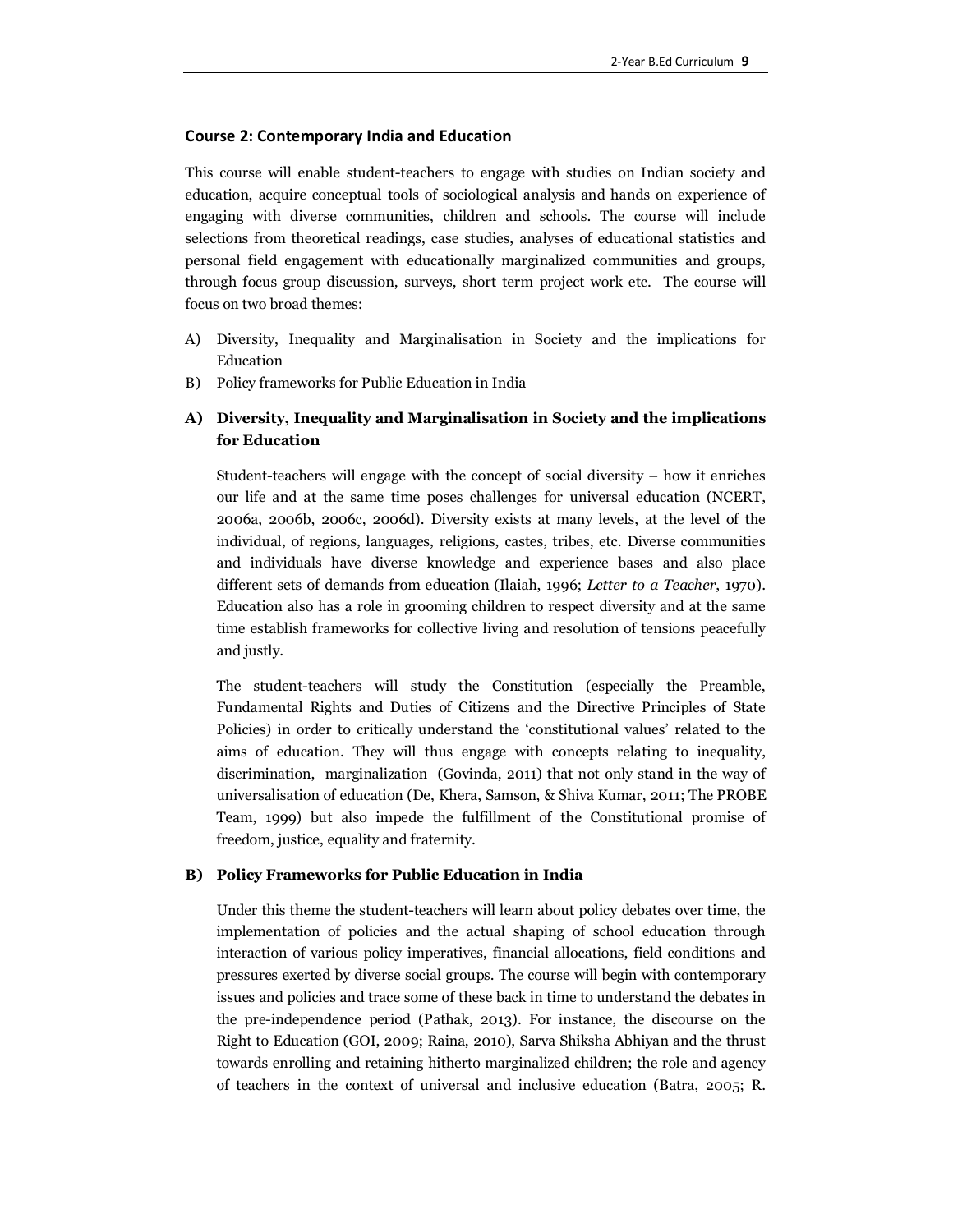Govinda & Josephine, 2004); earlier policies for universal elementary education; Nayee Taleem (Hindustani Talimi Sangh, 1938; Sykes, 1987) to integrate life, work and education, in the context of community participation and development; the response of diverse social groups of India to the spread of modern education in the colonial and post-independence periods; education of marginalized groups like women, dalits and tribal people (Chakravarti, 1998) ; nationalist critique of colonial education and experiments with alternatives (Kumar, 2013; Ghosh, 2007; Zastoupil & Moir, 1999).

Similarly, in the context of language policies, the course will connect with Course 4 (Language across the Curriculum) and span current research on multilingual education, debates on the medium of schooling, from the present to the preceding developments of the Three Language Formula, the constitutional provisions, and the colonial debates on school language policies (Naik, 1982; Naik & Nurullah, 1974; Scrase, 2002).

The course will also look at the Kothari Commission (GOI, 1966) recommendations and their implementation in the context of planned industrialization; National Policy on Education 1986, its review (GOI, 1992), the subsequent context of liberalization and globalization of the Indian economy; pedagogic and curricular shifts of 1990s and 2000s. It will review the Mid Day Meal programme and the role of legislative action to ensure nutrition and a public space where children eat together, transcending caste, religion, class and gender, as stressed by the order of the Supreme Court (More details on http://www.righttofoodcampaign.in/). Current concerns relating to plebianisation, privatization, and stratification of education will be located in the larger context of what is happening across the world (Hill & Rosskam, 2009).

#### **Course 3: Learning and Teaching**

This is a core course that brings together perspectives from many other courses and draws upon theoretical frames from psychology, philosophy, sociology, and language learning. It offers a site for prospective teachers to reflect on and critique notions of learning and teaching that they have formed from their own experience, and to move beyond them (Olson & Bruner, 1996). Learning encompasses many dimensions: knowledge, skills, values, beliefs, attitudes and habits. Student-teachers will understand theories of learning as conceptualized currently within psychology and cognitive science (Mukunda, 2009; Piaget, 1997; Vygotsky, 1997). They will engage critically with theories that reduce learning to behavioural and testable components, which have been influential in education, but which narrowly limit the perspective on education (Erlwanger, 1973).

The centrality of curiosity, interest, active engagement and inquiry in learning at all levels will be emphasized. Student-teachers will engage theoretically and through observation with the notion of learning as construction of knowledge (NCERT, 2005; Phillips, 1995). They will also investigate the differences and connections between learning in school and learning outside school (Rampal, 2003; Rogoff, Baker-Sennett, Lacasa, & Goldsmith,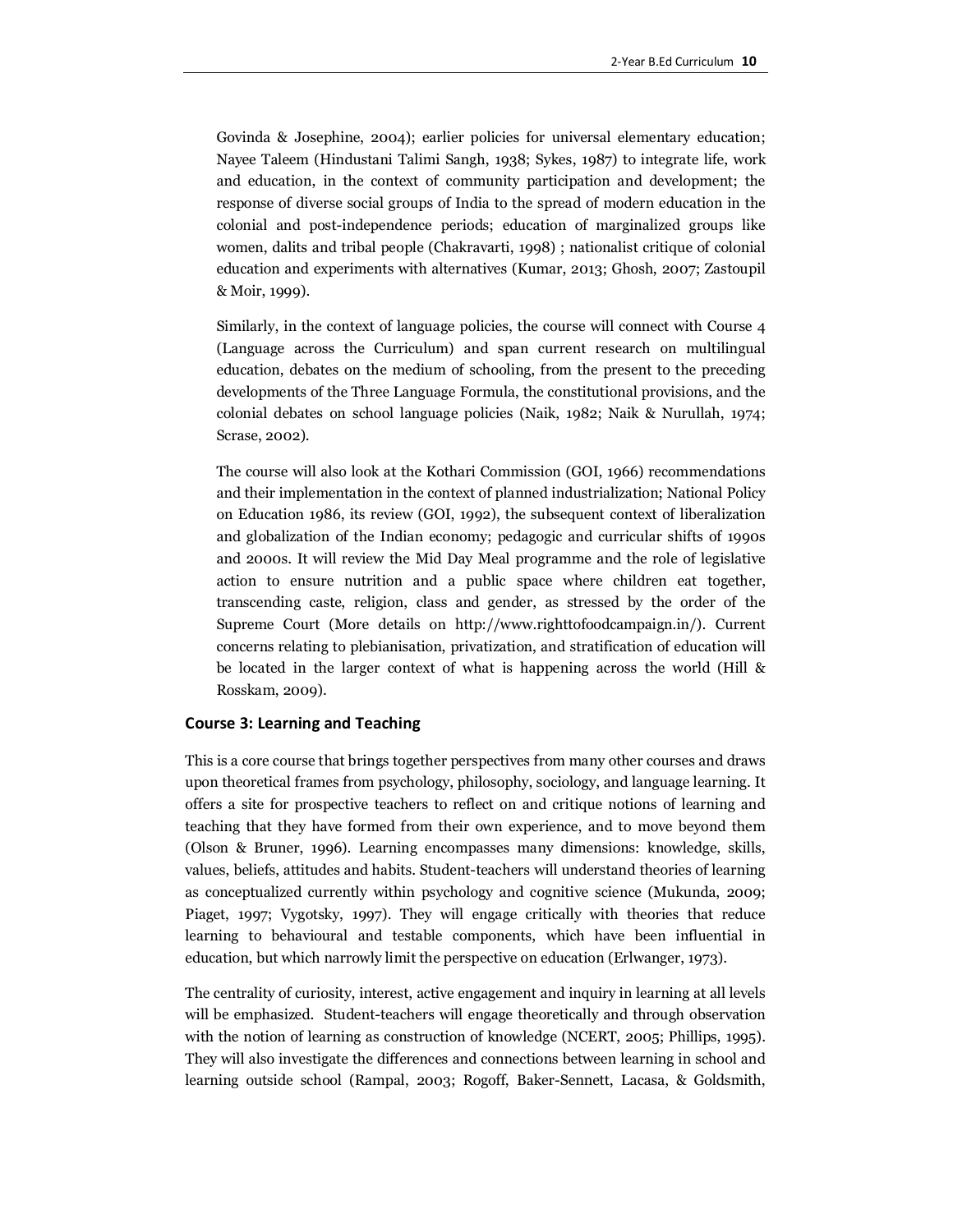1995). Finally, they will form strong images of what powerful learning in a classroom can be, its relationship with learners' motivation, and develop analytical tools to understand such learning.

Reflection on learning will therefore have the following broad components:

- ß Understanding learning: socio-cultural and cognitive processes
- ß Understanding the learner
- ß Learning in and out of school

Student-teachers will appreciate that all teaching is directed at learning, and that the learner is at the heart of teaching (Holt, 1964). They will critically question the widespread belief that teaching is telling (informing/demonstrating), and understand culturally responsive teaching approaches that support learning (Ladson-Billings, 1995; Plato, 2009). They will explore the activity of teaching in a formal setting, and appreciate it as a contextually located, highly complex enterprise, that cannot be reduced to techniques (Carr, 2005 Chapter 2; Lampert, 2001).

Values, personal relationships between teacher and learners, relationships among the learners themselves, autonomy, self-esteem and freedom experienced by learners, all shape and are shaped by the work of teaching. Student-teachers will analyse teaching as a profession, reflect on their beliefs and practices, multiple responsibilities located in an institutionalized setting, and the need and opportunities for professional growth (Shulman, 1986; Kosnick and Beck, 2009). Reflection on teaching will hence have the following broad components:

- ß Teaching as a complex activity
- ß Analysing teaching in diverse classrooms
- ß Teaching as a profession

*Modes of transaction*: The course will involve students integrating the study of academic texts with visits to schools and other field sites, and the analysis of a variety of records of learning and teaching. These should include videos of lessons, examples of children's work, records that capture a variety of images of learning and teaching. Student participation will be in an inquiry mode, involving planning exploration, sharing and reflecting, analytical writing, and studying teachers' diaries (Badheka, 2006; Bhatt, n.d.).

#### **Course 4: Language across the Curriculum**

In India, language and literacy are generally seen as the concern of only the language teachers. However, no matter what the subject, teaching cannot take place in a languagefree environment. Assumptions about the language and literacy background of students influence classroom interactions, pedagogical decisions and the nature of students' learning. Thus, it is important to understand their language background and know how oral and written language can be used in the classroom to ensure optimal learning of the subject area. Several studies have shown that Indian students perform weakly in reading comprehension (Sinha, 2000). This in itself should be a crucial concern of all teachers.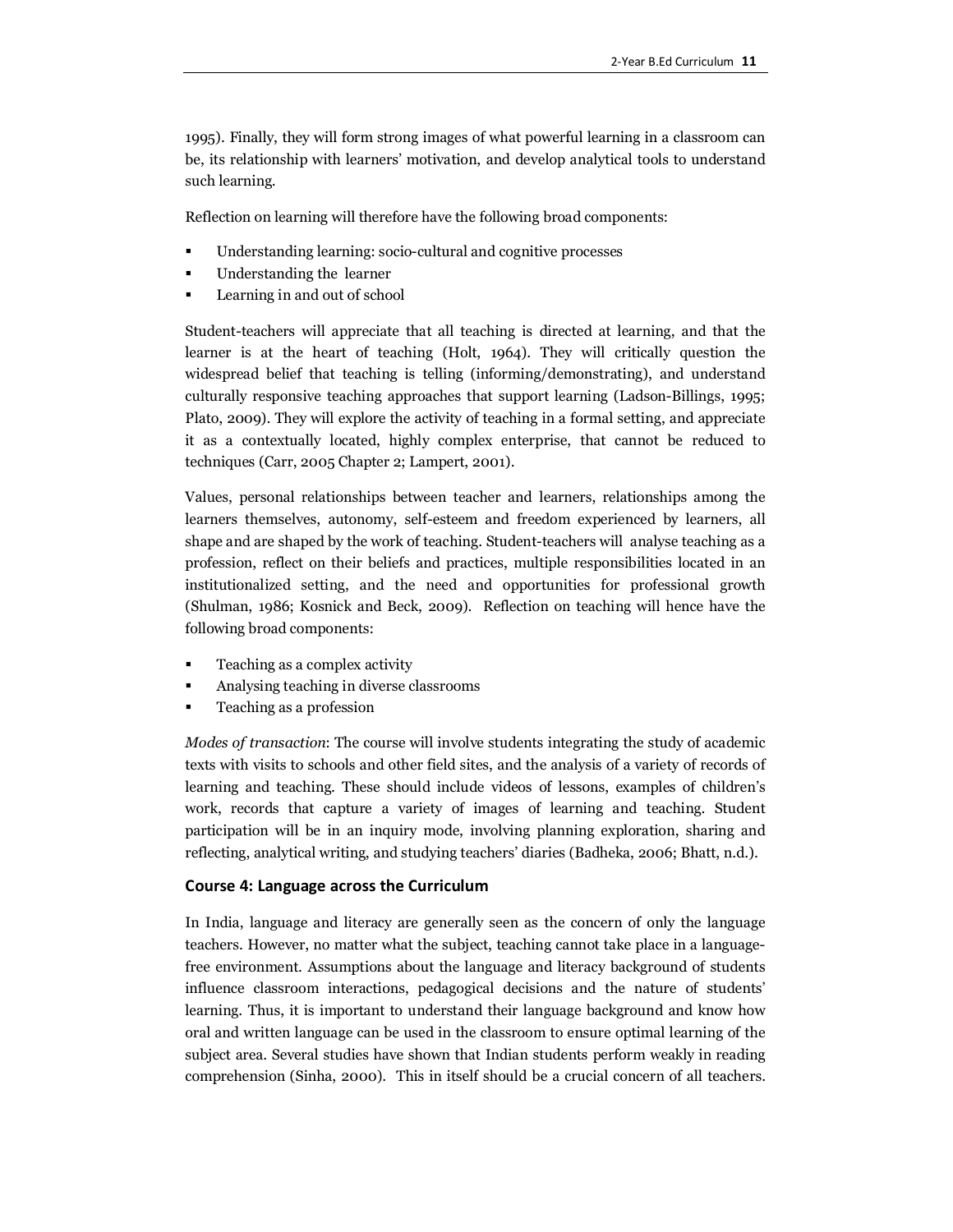Therefore student-teachers will need to be familiar with theoretical issues, and to develop competence in analysing current school practices and coming up with appropriate alternatives.

The focus of the course will be under three broad areas:

1) Understanding the language background of students, as first or second language users of the language used in teaching the subject. The aim will be to create sensitivity to the language diversity that exists in the classrooms.

This will be based on theoretical understanding of multilingualism in the classroom (Agnihotri, 1995); the home language and school language; the power dynamics of the 'standard' language as the school language vs home language or 'dialects'; Deficit theory (Eller, 1989); Discontinuity theory.

2) To understand the nature of classroom discourse and develop strategies for using oral language in the classroom in a manner that promotes learning in the subject area.

The nature of classroom discourse; oral language in the classroom; discussion as a tool for learning; the nature of questioning in the classroom – types of questions and teacher control (Thwaite & Rivalland, 2009).

3) To understand the nature of reading comprehension in the content areas (informational reading). Writing in specific content areas with familiarity of different registers should also receive attention.

Reading in the content areas – social sciences, science, mathematics; nature of expository texts vs. narrative texts; transactional vs. reflexive texts; schema theory; text structures; examining content area textbooks; reading strategies for children – note-making, summarizing; making reading-writing connections; process writing; analyzing children's writings to understand their conceptions; writing with a sense of purpose – writing to learn and understand.

#### **Course 5: Understanding Disciplines and Subjects**

This course will enable student-teachers to reflect on the nature and role of disciplinary knowledge in the school curriculum, the paradigm shifts in the nature of disciplines, with some discussion on the history of the teaching of subject areas in schools (Montuschi, 2003; Porter, Porter, & Ross, 2003). School education revolves around certain disciplinary areas like Language, Math, Social Science, Science etc. There have been debates about the role of such disciplinary knowledge in the overall schema of the school curriculum by philosophers like John Dewey.

Disciplines and school subjects are not 'given' but are products of history and geography they emerged in particular social, political and intellectual contexts , especially over the last two centuries, and have been constantly redefined and reformulated (Goodson & Marsh, 2005). During the last fifty years or so most disciplinary areas, especially social science, natural science and linguistics have undergone a sea change. The questions that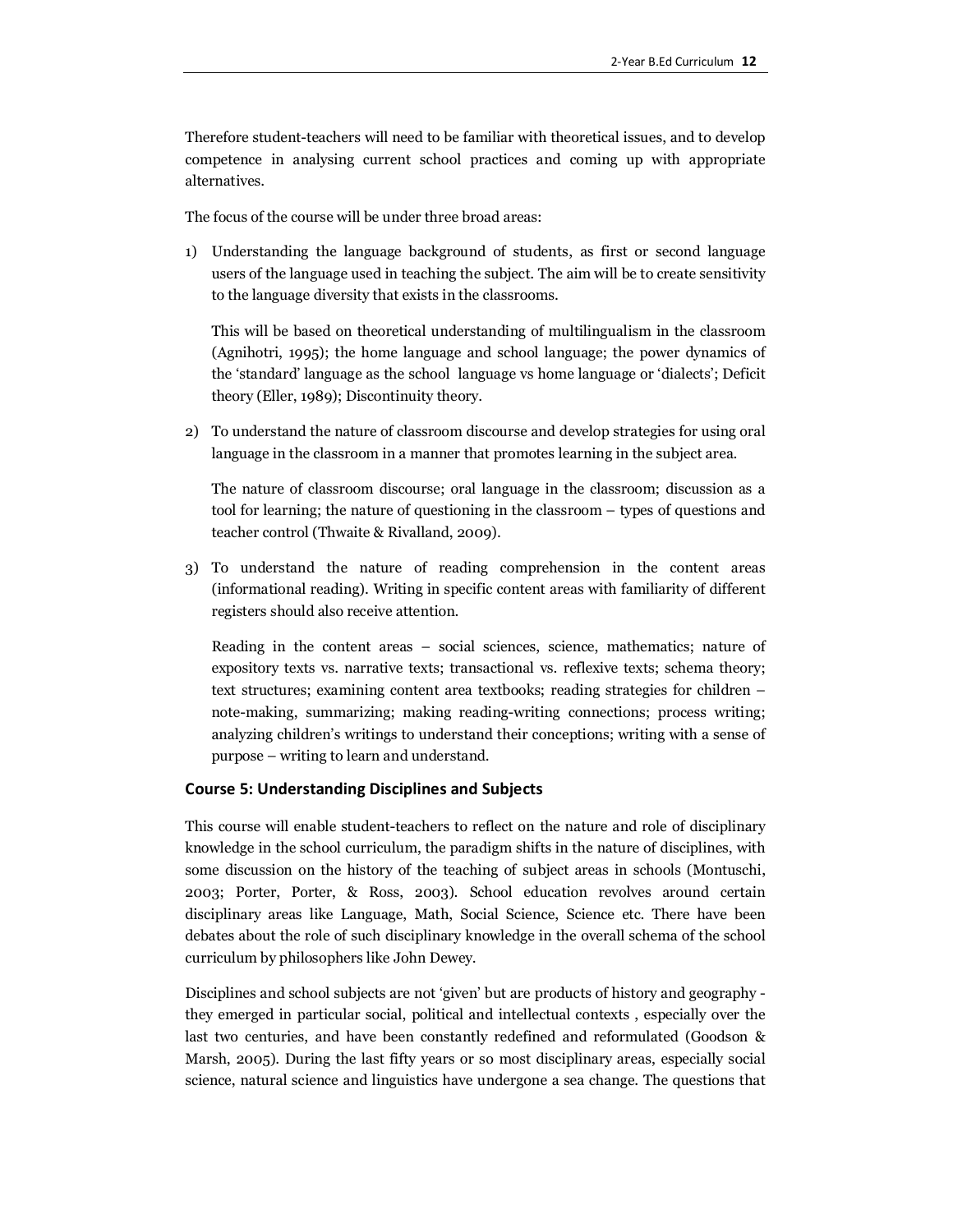were asked, the methods of study and validation of knowledge etc. have changed substantially. The notion of knowledge as being firm and objective, impersonal and with a coherent structure is a product of particular social and political contexts and is now seen in a more diverse, dialogical, subjective, fluid and porous frame. Even those areas of disciplinary knowledge such as mathematics, earlier considered 'culture free' and 'universal', are now seen through socio-cultural perspectives, and there have been attempts towards redefinitions of the school subject, also with concern for social justice.

It is increasingly recognised that for teachers to know a school subject they must know the 'theory of content' – how the content was selected, framed in the syllabus, and how it can be transformed so that learners construct their own knowledge through it. The inclusion or exclusion of a subject area from the school curriculum too has had a social history. For instance, the introduction of primary science in the British school system in the late nineteenth century privileged a decontextualised abstract curriculum over the prevailing alternative of 'Science of the Common things' for the working classes, owing to pressure from dominant social groups (Hodson, 1987). In India, modernist thinkers like Rammohun Roy hoped that western Science and Math and Philosophy would be taught in schools and colleges so that Indians could learn about recent developments in these areas. In contrast the actual school curriculum as it developed emphasised the teaching of language, history and civics instead, as they were better vehicles of colonial indoctrination. In contrast in the post- Independence era the government placed importance on the teaching of science and math, which are now internationally being considered the vehicles of national development. However, the content as developed by subject experts is usually considered worth teaching and very little attention is paid to drawing upon the experience of children, their communities, their natural curiosities or even to the methods of study of the subjects. Thus there is a particular imagination of the subject, content and children implicit in the way curriculum and syllabus and text books are designed, which teachers will learn to examine.

Current discourses on school curricula challenge the notion of the 'disciplinarity doctrine' where school subjects are designed in a purely discipline-oriented, not learner-oriented manner, even though students may not pursue those after school. This design of school subjects also leaves out other kinds of knowledge, such as practical knowledge, community knowledge, intuitive or tacit knowledge, etc. and does not address issues of social reconstruction (Deng, 2013). With a focus on interdisciplinarity the nature of school subjects has to change. Moreover, work related subjects, such as, horticulture or hospitality, need to be creatively developed, which are not looked down upon as 'nonacademic'.

#### **Course 6: Gender, School and Society**

The meaning and experience of being a boy or a girl is not the same across different social groups, regions and time-periods. This course will examine how we learn and challenge these gendered roles in society, through a variety of institutions such as the family, caste, religion, culture, the media and popular culture (films, advertisements, songs etc.), law and the state (Menon, 2012).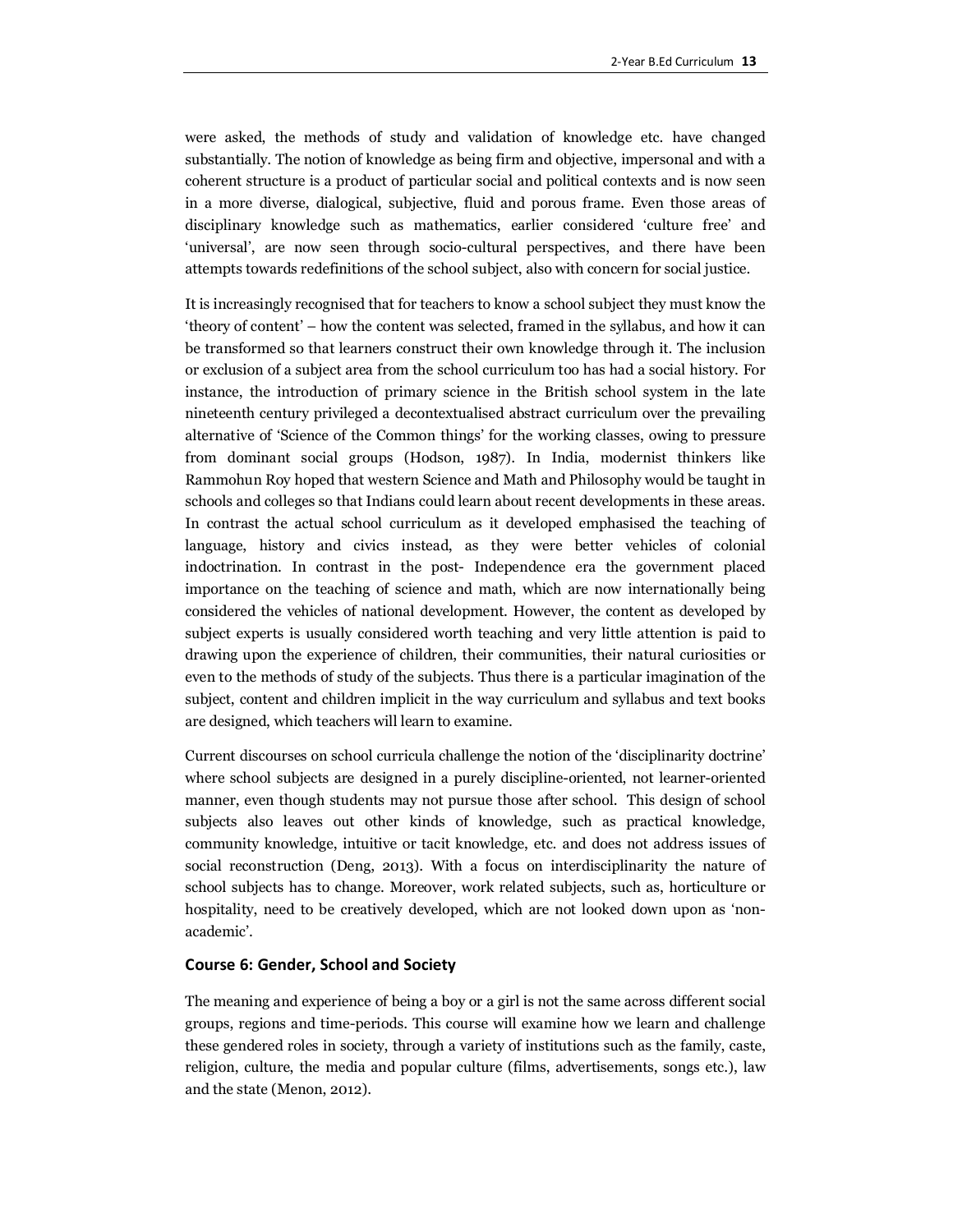Unequal access of education to girls is a well-documented reality. But the concerns of gender-just education go beyond access to schools; gender identity construction is influenced by forces at home and in society. The seat of power and authority in the Indian societal context is more often than not, firmly rooted in patriarchy. It is important to understand how socialisation into a specific gender influences how we and others look at ourselves and others, and what opportunities for education we get. As future teachers, we should understand and examine the role of schools, peers, teachers, curriculum and textbooks, etc. in challenging gender inequalities or reinforcing gender parity. With this purpose, B.Ed. students will be expected to observe and study the distribution of roles and responsibilities in schools and classrooms, rituals and school routines, processes of disciplining distinctly as for girls and boys, and in classroom interaction. Take for example, studying the everyday activities where the majority of girls constitute the assembly choir group and the boys form the inter-school cricket team; girls partnered to be seated with other girl students and boys with boys; sciences associated with boys and humanities with girls; art and craft considered to be the domain of the girls and physical education that of the boys; etc. Teachers need to question such stereotypes and help students rethink their beliefs.

This course will also study representation of gendered roles, relationships and ideas in textbooks and curricula (Nirantar, 2010), examining how schools nurture or challenge creation of young people as masculine and feminine selves. Teachers' need help to develop abilities to handle notions of gender and sexuality, often addressing the issues under diverse cultural constraints, their own and their students', instead of shying away from the same. The formulation of positive notions of sexuality among young people impact larger issues – perceptions of safety at school, home and beyond, identification of sexual abuse/violence and its verbalisation, combating the dominant societal outlook of objectification of the female body, and so on. The course will undertake critical reading of the media which propagates popular beliefs, reinforcing gender roles in the popular culture and by implication, at school.

Though how these are conducted is in itself open to scrutiny, Life Skills courses in school seem to include provisions to deal with some issues of gender identity roles and performativity for the development of positive notions of body and self. Why these issues are delineated only for supplementary extra-curricular periods in school and not integrated into subjects of study need to be discussed. This course will encourage prospective teachers to attend and themselves undertake sessions of open verbalisation with school students, voluntary cum friendly involvement in discussions, group work, brainstorming, audio-visual engagements, together with the co-participation of school (teachers, counsellors and other resources), home (parents and siblings) and society (NGOs, other expert groups, etc.).

Student-teachers will be exposed and trained to prepare pedagogic material and practice a pedagogy which can develop abilities and confidence in their students to critically evaluate and challenge gender inequalities, while being sensitive to social groups and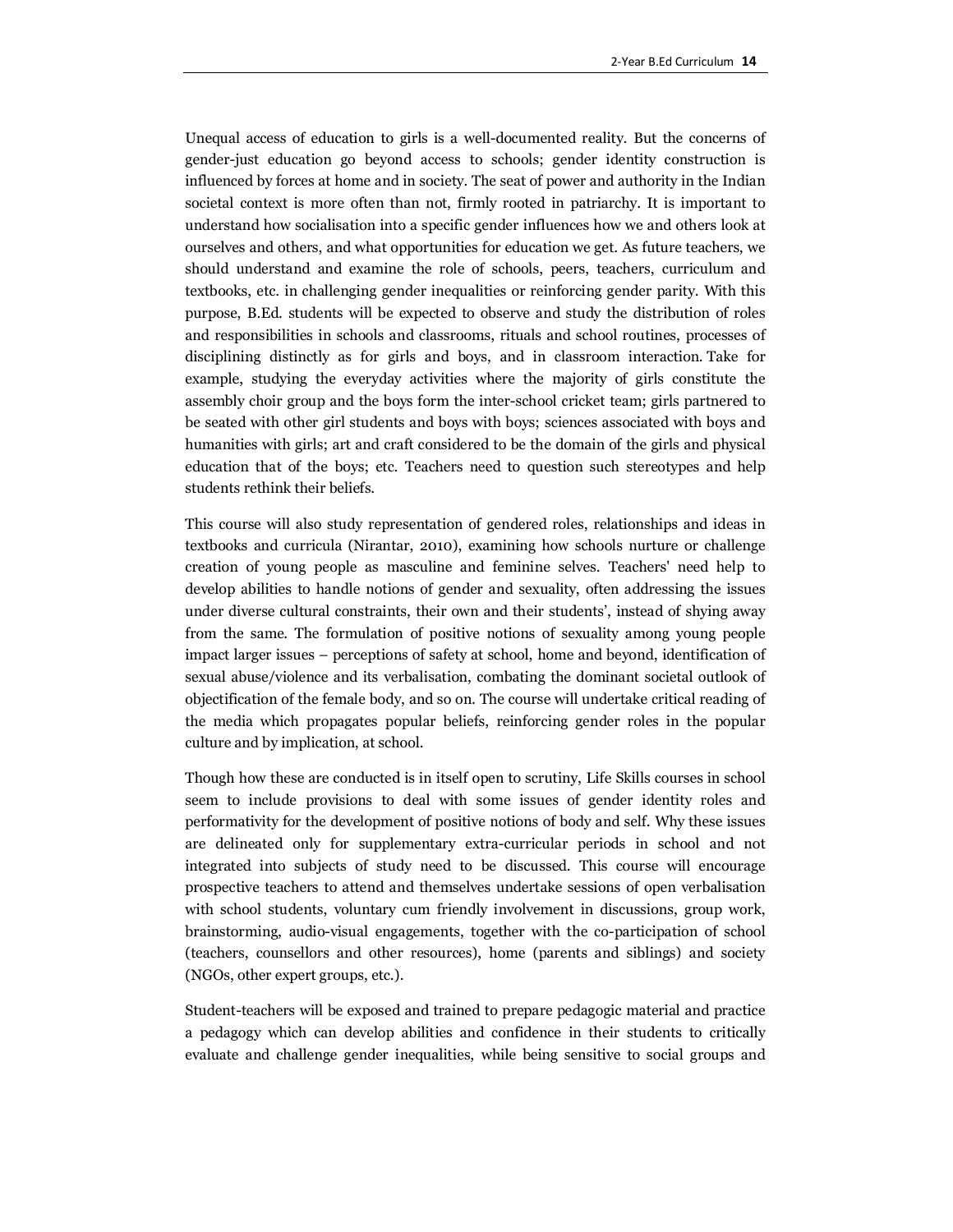regions and exploring the roles of the said institutions (family, caste, religion, culture, media and popular culture, law and the state).

#### **Course 7 (a&b): Pedagogy of a School Subject**

After having discussed in Course 5, on the changing nature of disciplines, studentteachers will need to understand the epistemological and pedagogical bases of their own chosen school subject. However, it is not just disciplinary or subject knowledge that a teacher needs to understand. Pedagogy is to be understood as the integration of knowledge about the learner, the subject and the societal context. Critical pedagogy consciously embeds within the teaching learning process, an approach to draw upon social realities to address issues of justice and equity (Apple, Au, & Gandin, 2011).

This course would therefore comprise of broadly three areas – firstly, the nature of the school subject, including its relation to disciplinary knowledge and its social history as a subject in the school curriculum; secondly, the aims and pedagogical approaches for the teaching of the subject at different stages of school; and thirdly, a deeper theoretical understanding of how children in diverse social contexts construct knowledge of specific subject concept areas. Combining these three domains will be essential to ensure that meaningful learning takes place among all children. For instance, a pedagogy course on EVS would include the philosophical and epistemological basis of EVS as a composite area of study at the primary stage that integrates the sciences, social sciences and environment education; it would also expose student teachers to children's ideas of their physical and social worlds, so that they can plan units and lessons through a thematic approach, in a holistic manner, not in terms of separate 'topics' of science or social science (NCFTE, 2009).

It would be imperative for the student-teachers to go over some of the basic concepts of the subject area once again, not so much to 'revise' or even consolidate what they have already learnt in their graduation, but to situate the concepts in the context of the curriculum and subject them to critical scrutiny. It will also require them to relate their understanding of some concepts with what children bring to the classroom from their environment and experience, given their diverse backgrounds and interests. They will thus revisit theories of learning based on the researches of Piaget, Vygotsky, Bruner and Chomsky from a cross cultural perspective, to understand how learning takes place among children in particular contexts and the scaffolding a teacher and peers can provide. Several monographs on how children learn concepts in different subject areas are available; the student-teachers will need to work with such theoretical studies as well as on the field with school children from different backgrounds, to understand their intuitive conceptions, and to adequately prepare for their own internship. They will also critically examine teaching learning processes that incorporate enquiry, discovery, conceptual development, activity based learning, etc. within the classroom.

Assessment of children's learning in a subject area would follow the perspectives and practices delineated through Course 9. Student-teachers would be encouraged to develop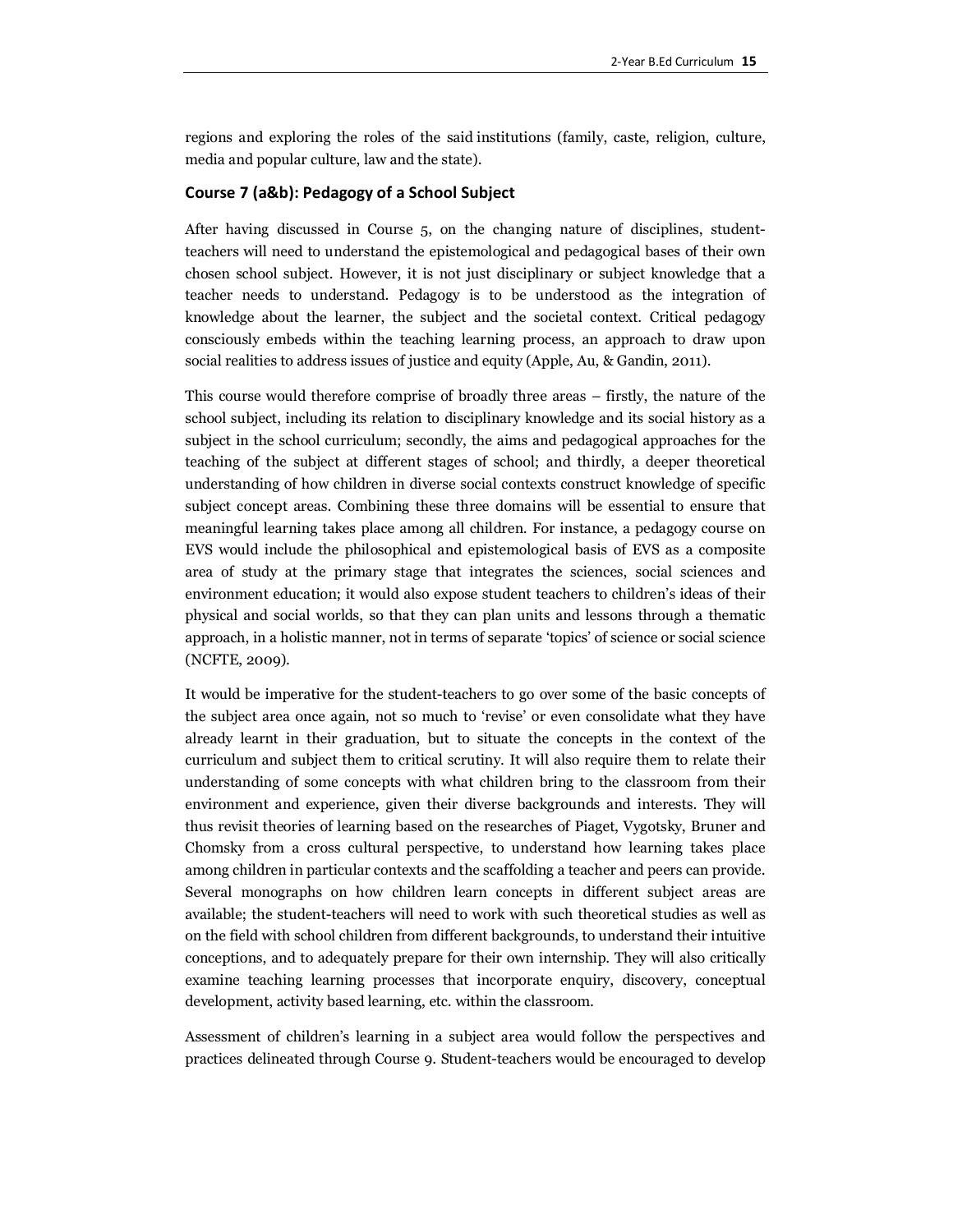diverse processes throughout the year to ensure better motivation and learning, and also help children for self- assessment with insights about meta-learning.

#### **Course 8: Knowledge and Curriculum**

This course will introduce students to perspectives in education and will focus on epistemological and social bases of education. It is hoped that this will help prospective teachers to take decisions about and shape educational and pedagogic practice with greater awareness of the theoretical and conceptual underpinnings that inform it.

Examination of the epistemological basis of education may focus on the distinctions between 'knowledge' and 'skill', 'teaching' and 'training', 'knowledge' and 'information', and 'reason' and 'belief', to engage with the enterprise of education. To discuss the basis of modern child-centered education, the course will study three concepts, namely, activity, discovery and dialogue, with reference to Gandhi and Tagore (Sabyasachi, 1997), Dewey (2004) and Plato/Buber/Freire(1998, 2000) respectively.

The social bases of education will be examined by situating it in the context of society, culture and modernity. It will be studied with reference to the historical changes introduced by industrialisation, democracy and ideas of individual autonomy and reason. It will also try to understand education in relation to modern values like equity and equality, individual opportunity and social justice and dignity, with special reference to Ambedkar (Rodrigues, 2002). In this context one can also draw from the areas of 'critical multiculturalism' and 'democratic education'(Apple & Beane, 2006; Parekh, 2000) while analysing conceptions of learning rooted in conventional school practices and daily routine of a classroom and school. Concepts of nationalism, universalism and secularism and their interrelationship with education will be discussed with special reference to Tagore (2003) and Krishnamurti (1992).

The course will also help student-teachers to identify various dimensions of the curriculum and their relationship with the aims of education (Kumar, 2004). It poses some basic yet crucial questions such as: What is curriculum? Who prepares the curriculum and why? Who all participate in the making of the curriculum? What is the role of the state in the curriculum? The attempt is to help student-teachers question the notion of the curriculum as 'given'. The relationship between the curriculum framework and syllabus is traced. How the syllabus is translated into textbooks is understood through examples. It later helps student-teachers probe the question of representation and non-representation of various social groups in curriculum making. The idea of meritocracy is challenged by tracing linkages between the power embedded in various structures of society and knowledge. The commonplace rituals of school, its celebrations, and its notions of rules, discipline, or the time-table are discussed through what is valued and devalued, as received by children and the reproduction of norms in society. In this context, the role of the hidden curriculum and children's resilience is examined. The idea of the curriculum as enacted and curriculum as process and practice is discussed. The relationship between power, ideology and the curriculum is traced (Apple, 2008). The student-teachers learn to critically analyse various samples of textbooks, children's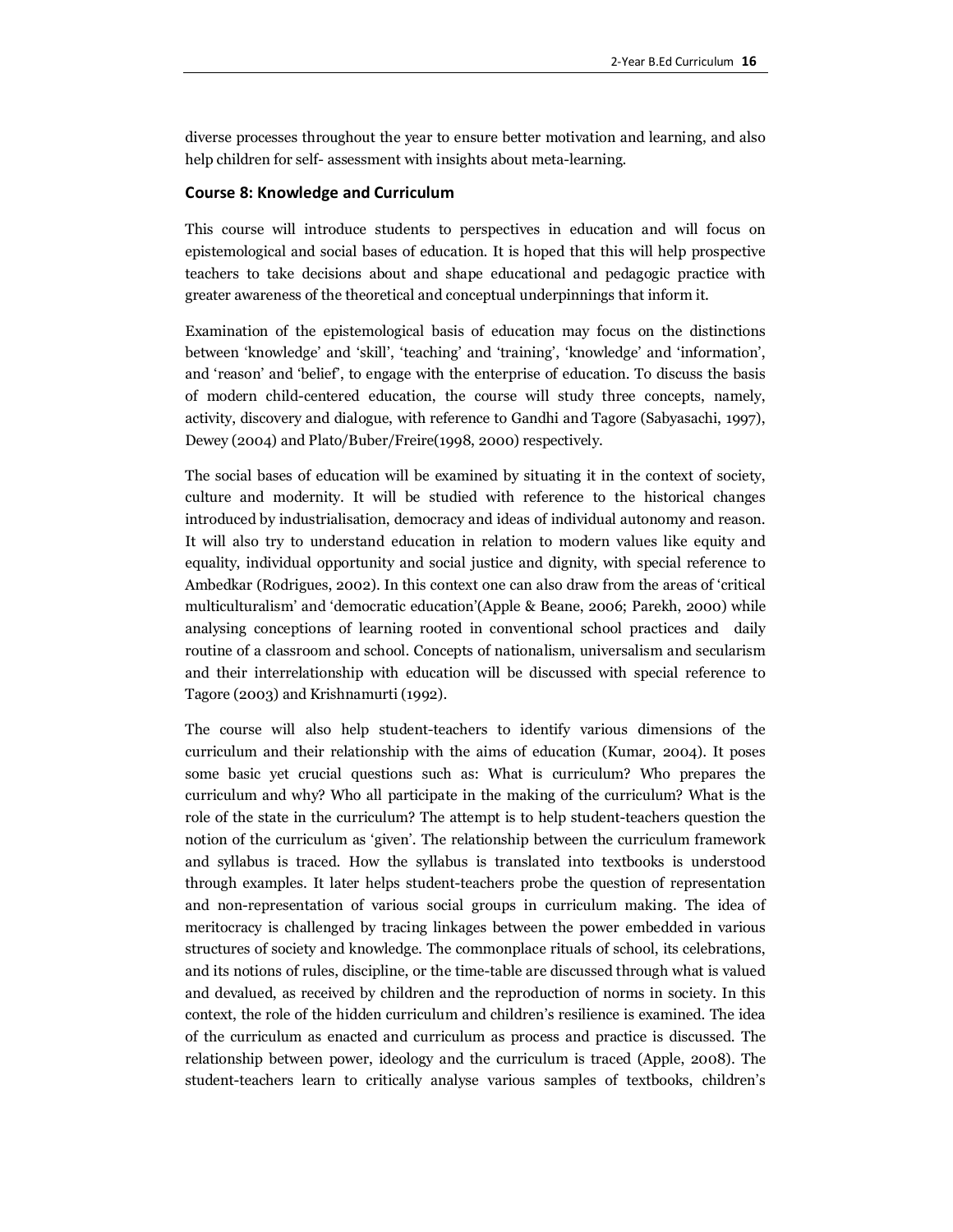literature, and teachers' handbooks etc. The ways in which the curriculum is driven by assessment, which in turn is motivated by market interests is debated.

#### **Course 9: Assessment for Learning**

The course is designed keeping in mind the critical role of assessment in enhancing learning (Shepard, 2000; Stiggins, 2005). In contrast to the traditional notion of assessment as an act to be performed at the end of teaching, using a paper-pencil test (Glaser, Chudowsky, & Pellegrino, 2001), the course situates assessment within a constructivist paradigm. The course critiques the traditional purpose of assessment as a mechanism to filter learners as per their abilities or potentials and thus reducing learning to a limited set of 'expertise' that can be displayed on paper; assessment as a selective and competitive act and achievement as an outcome of individual's innate factors.

With the constructivist understanding of learning and assessment, assessment cannot be an end-of-teaching activity. Rather, it has to be an ongoing process where the teacher closely observes learners during the process of teaching-learning, records learning landmarks, and supports them by providing relevant feedback. The need for giving feedback to students and their guardians will be highlighted, with practical experience of how to record and report progress, and create forums for engagement with the community. Student-teachers will thus learn to explore diverse methods and tools of assessing an array of learning/performance outcomes of diverse learners. The course discusses the relationship of assessment with self-esteem, motivation, and identity as learners (Sternberg, 2013), with an emphasis on 'fixed' or 'growth' mindsets (Dweck, 2006) regarding notions of intelligence and ability. This course will be closely linked with Course 10 (Creating an Inclusive School), where constructs of 'disability' and 'failure' are seen as the other face of notions of 'ability' and 'achievement' as promoted by school.

The philosophical and educational underpinnings of the 'no selection through competitive means' and non-detention policy in the RTE Act (2009) and its relationship with curriculum, pedagogy and teachers' role will be underlined. Literature about recent experiences of countries which have enhanced the quality of learning of all children and abolished competitive examinations with grade retention will be analysed. In this way the course will support student-teachers in understanding the psycho-social and political dimensions of assessment. They will see how traditional assessment used for competitive selection has provided legitimacy to iniquitous systems of education and worked towards perpetuating equations of power and hegemony in society.

Critiques of current managerial discourses on 'high stake testing', competitive ranking of schools, and pressures for teacher accountability which lead to their disempowerment will be discussed in the context of growing commercialisation of assessment. Examples will be sought from the field of how private agencies profit by taking over the task of assessment, linked to the market for tuition, which should be that of the teacher as integral to the process of teaching and learning. Case studies of participatory assessment and community monitoring with higher autonomy to teachers will also be discussed.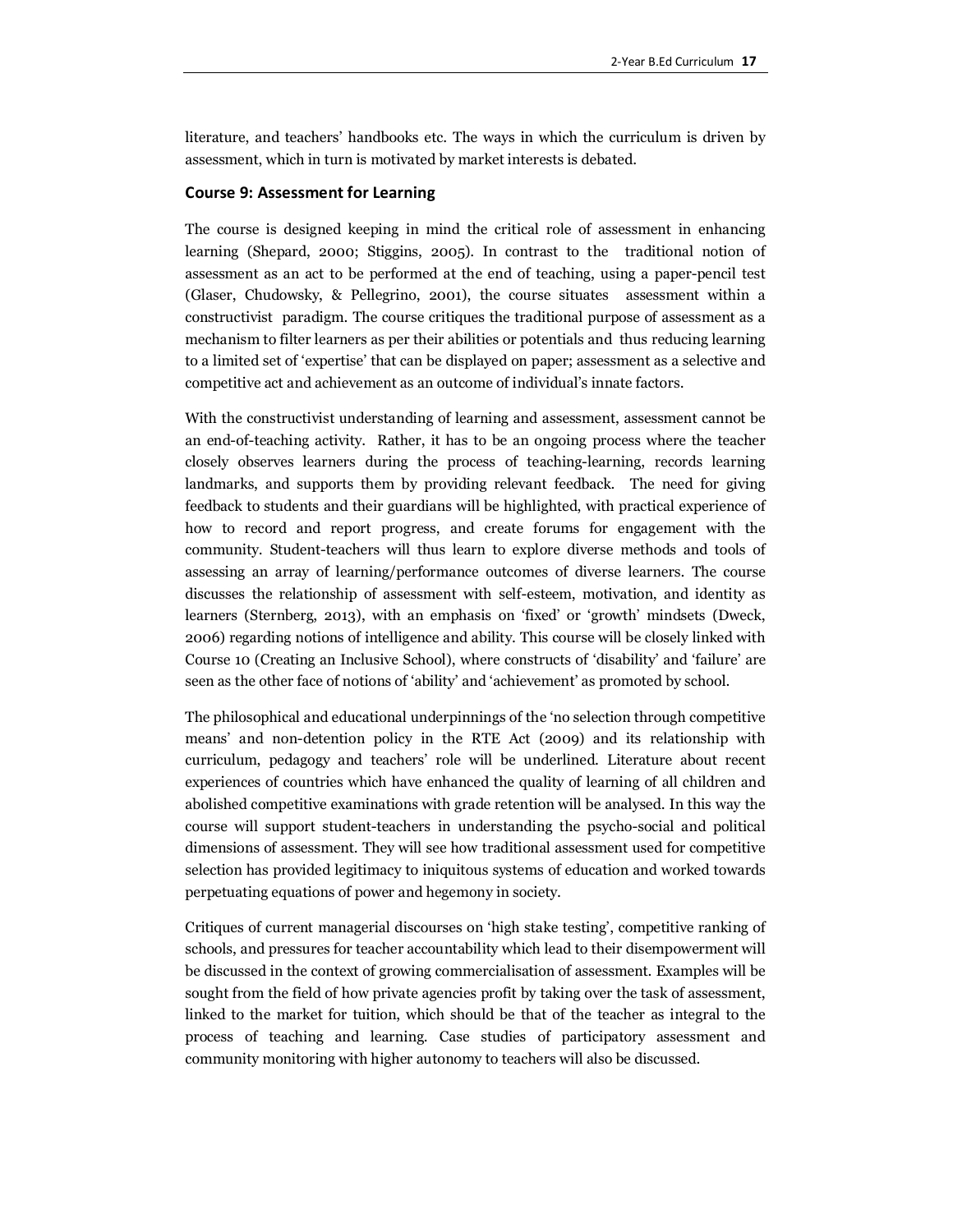The aim of this course is therefore to develop a critical understanding of issues in assessment and also explore realistic, comprehensive and dynamic assessment processes which are culturally responsive (Delpit, 1988; 2012) for use in the classroom. This is one of the greatest challenges before the Indian system and this course will prepare prospective teachers to critically look at the prevalent practices of assessment and selection, and instead develop enabling processes which lead to better learning and more confident and creative learners.

#### **Course 10: Creating an Inclusive School (1/2)**

The objective of this course will be to bring about an understanding of the 'cultures, policies and practices' that need to be addressed in order to create an inclusive school, as spelt out by Booth and Ainscow in *The Index for Inclusion* (2000) This course will explore the definition of 'disability' and 'inclusion' within an educational framework so as to identify the dominating threads that contribute to the psychosocial construct of disability and identity. While analysing the policy and programme initiatives in the area of inclusion, the course will look at models of disability as well as the dominant discourse on 'the other' in the narratives of all concerned. It will attempt an identification of the 'barriers to learning and participation' while formulating a policy of good practice and review.

The National Policy of Education, (GOI, 1986) Article 4.9 stated: 'The objective should be to integrate the physically and mentally handicapped with the general community as equal partners, to prepare them for normal growth and to enable them to face life with courage and confidence.' Shortly thereafter the UN Convention on the Rights of the Child (UNESCO, 1989) and the United Nations Convention on the Rights of Persons with Disabilities (UNESCO, 2006) brought inclusion into the discourse, with a focus on the advantages not just to those with disability but also to the 'others', viewing inclusion as a 'dynamic approach of responding positively to pupil diversity and of seeing individual differences not as problems, but as opportunities for enriching learning.' (p. 12)

However, the RTE Act (GOI, 2009) states that 'the appropriate Government and local authorities shall endeavor to promote the integration of students with disabilities in the normal schools' (Article 26), while the Sarva Shiksha Abhiyan Framework for Implementation under RTE recommends that quality inclusive education will be ensured and the 'ultimate aim would be to mainstream all CWSN in neighbourhood schools' (GOI, 2011, p. 46). While the consequences of this shifting approach in state documents, on 'integration' or 'mainstreaming' into 'normal' schools, confuse the popular understandings of 'inclusion', this course will require students to interrogate their own beliefs and also of school teachers, to see how those influence the implementation of inclusion.

The course will significantly highlight that inclusion involves: a) The conviction that all children can learn and grow; b) A firm belief in positive and varied outcomes; c) A pedagogy that is ever evolving and constantly responding to the changing needs of learners; d) An assessment policy that assesses skills and knowledge rather than content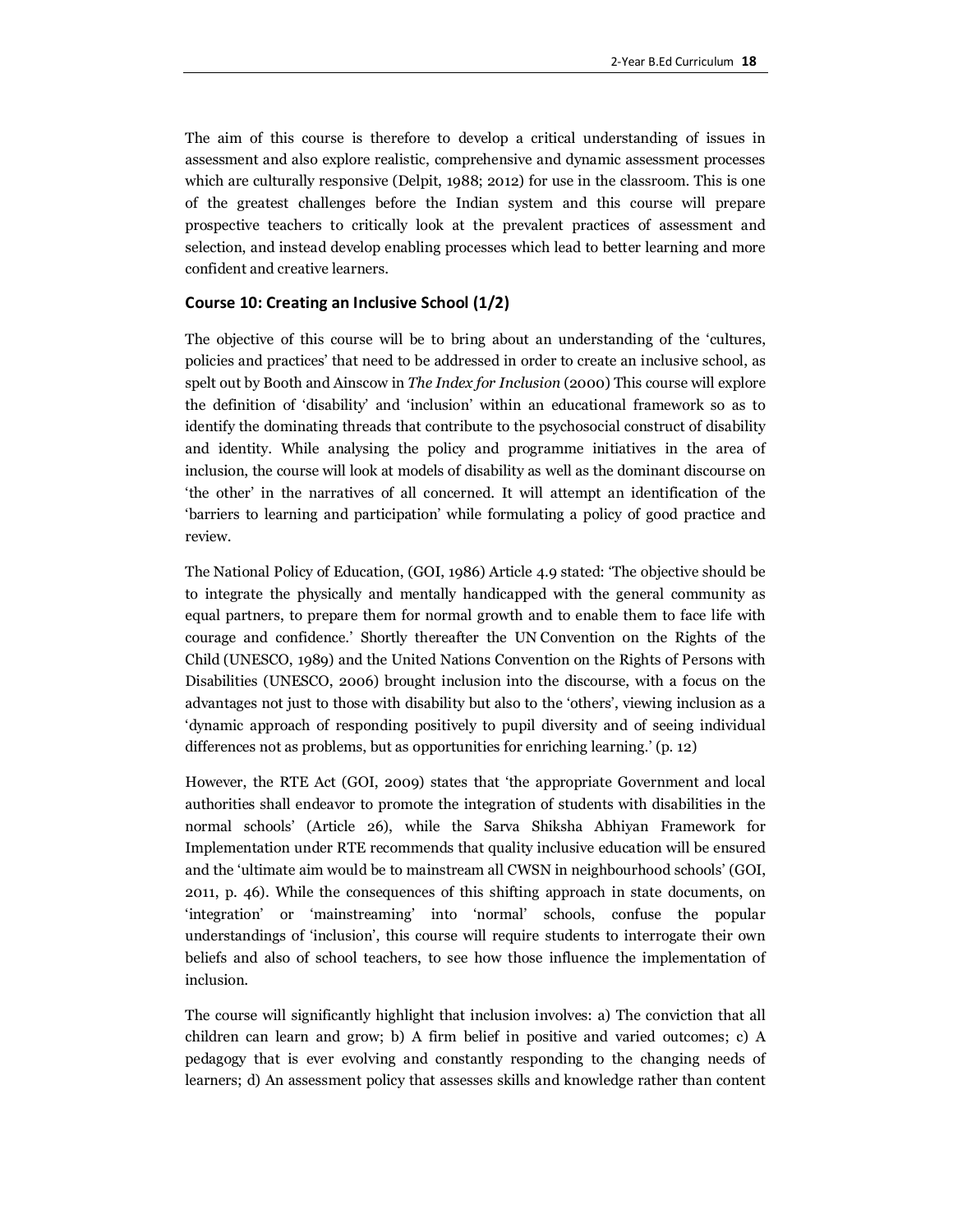and that is open to a variety of assessment methods and time frames; e) An environment that functions with the support and active participation of all - children, parents, community, teachers, administrators and policy makers (*Policy Guidelines on Inclusion in Education*, UNESCO, 2009).

As part of their field tasks, student-teachers would be required to engage with: i) Popular narratives of 'disability' and 'ability' so as to track the changing definitions; ii) To track how learning/achievement is perceived and understood in policy/state documents. What power equations exist between the different notions?; iii) To visit educational institutions to attempt an identification of the 'barriers to learning and participation' and to help schools move towards positive practices, cultures and policies.

#### **Course 11: Optional Courses (as indicated in the Course Structure)**

#### **Course** *EPC 1***: Reading and Reflecting on Texts**

There have been studies to show that under-graduate students in our universities are reluctant readers and struggle to write for different purposes. This course will serve as a foundation to enable B.Ed. students to read and respond to a variety of texts in different ways and also learn to think together, depending on the text and the purposes of reading. Responses may be personal or creative or critical or all of these together. Students will also develop metacognitive awareness to become conscious of their own thinking processes as they grapple with diverse texts. In other words, this course will enable student-teachers to enhance their capacities as readers and writers by becoming participants in the process of reading. A related course to this, 'Language across the Curriculum', looks at the role of language and the pedagogy of reading and writing across other subjects. The aim is to engage with the readings interactively- individually and in small groups. This involves framing questions to think about, while preparing to read something, reading a text, and reflexively placing what one has read in the context of both the texts and one's own experiences. We are also resources for one another, both as a function of our differences and one another's responses to what we read. The work in this course should focus on making and appraising arguments and interpretations, creating thoughtful arguments by making conjectures and offering justification for them (Anderson, 1984).

This course offers opportunities to read a wide variety of texts, including empirical, conceptual, and historical work, policy documents, studies about schools, teaching, learning, and about different people's experiences of all of these. The course will also include narrative texts, expository texts from diverse sources, including autobiographical narratives, field notes, ethnographies, etc. to address different types of reading skills and strategies. This will also initiate them and prepare them for the course requirements of working on the field, as well as for selected readings and writing for the other courses.

For expository texts, they will learn to make predictions, check their predictions, answer questions and then summarize or retell what they've read (Grellet, 1981). Students will analyse various text structures to see how these contribute to the comprehension of a text. These readings will also provide the context for writing. Combining reading and writing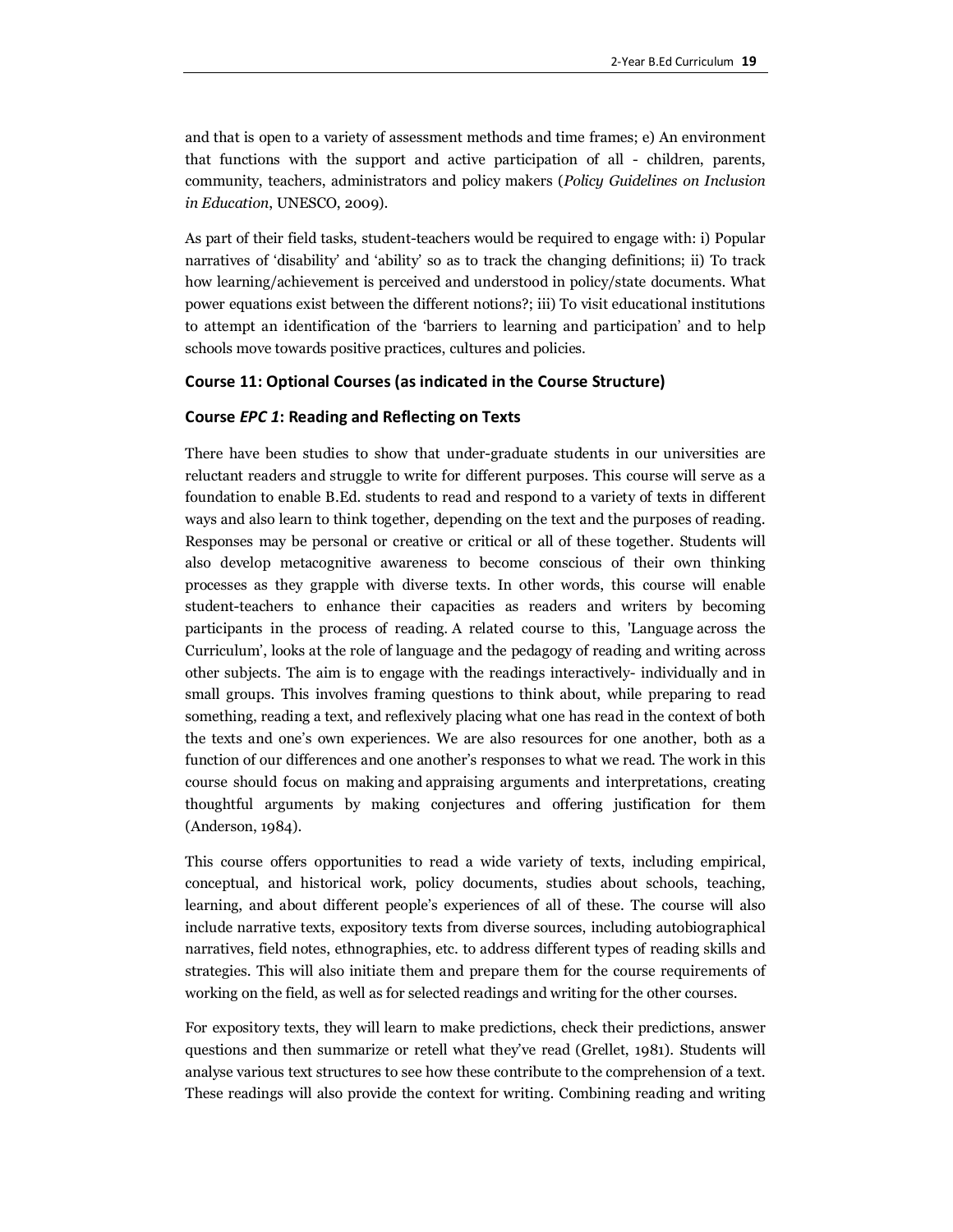leads to the development of critical skills. Student-teachers will get opportunities to write with a sense of purpose and audience, through tasks such as, responding to a text with one's own opinions or writing within the context of others' ideas.

#### **Course** *EPC 2***: Drama and Art in Education**

Transformational education involves reflection, introspection and action, with a deep relationship between the head, heart and hand. The National Curricular Framework 2005 (NCF) reminds us that the school curriculum must integrate various domains of knowledge, so that the 'curricular' encompasses all, and is not separated from the cocurricular or extra-curricular. This has significant implications for the role of art, music and drama in education, to nurture children's creativity and aesthetic sensibilities.

Learning is enhanced through Drama in Education (John, Yogin, & Chawla, 2007) which helps learners to extend their awareness, through multiple perspectives, to look at reality through fantasy, and to predict everyday situations in order to cope with unpredictable unsettling experiences. Drama in Education transcends the here and now, to travel through time - to the past, to the future, while it also allows us to freeze time. Thus we can live or relive moments and evoke or even recreate situations that can help us accept them better. Drama in Education is not merely doing theatrics or 'acting' in a superficial manner, but is for creating that 'dramatic pressure' or tension, where the student would arrive at a .problem or an understanding in a new way (Heathcote & Bolton, 1994).

The challenge is for prospective teachers to understand the medium, in order to transpose learners into a different time and space, to shape their consciousness through introspection and imagined collective experience. For instance, activities such as 'hot seating' can be used to raise critical questions addressed to characters from the textbook or those in history, to think about significant developments within diverse social contexts. This also helps to stretch the learner into areas of 'discomfort' and 'confusion', to then seek resolution, clarity and understanding. In the present context where children are growing up in starkly segregated environments, bounded by caste, class, religion or gender, drama must be used to potentially interrogate these categories - Who is the other? Why? How is the process of 'othering' happening in different lives? Mere moral sermons do not help build sensitivities. The ability to feel empathy for and relate with the other can be nurtured through drama based on experience, emotion and interpretation. It also gives opportunities for learners to recognise their agency, for transformational action. Drama as 'critical pedagogy' can move beyond the classroom, to invoke the collective consciousness and involve the community to participate in educational and social change. Teachers will need to experience different genres of street theatre that continue to engage with life, through folk and contemporary traditions, improvising and critiquing, while mobilising for transformative action

The course on Drama and Art in Education also helps in understanding the self and as a form of self-expression for enhancing creativity. The components of fine arts aim to develop aesthetic sensibilities in student-teachers and learn the use of art in teachinglearning (Prasad, 1998). Student teachers will visit places of art, exhibitions and cultural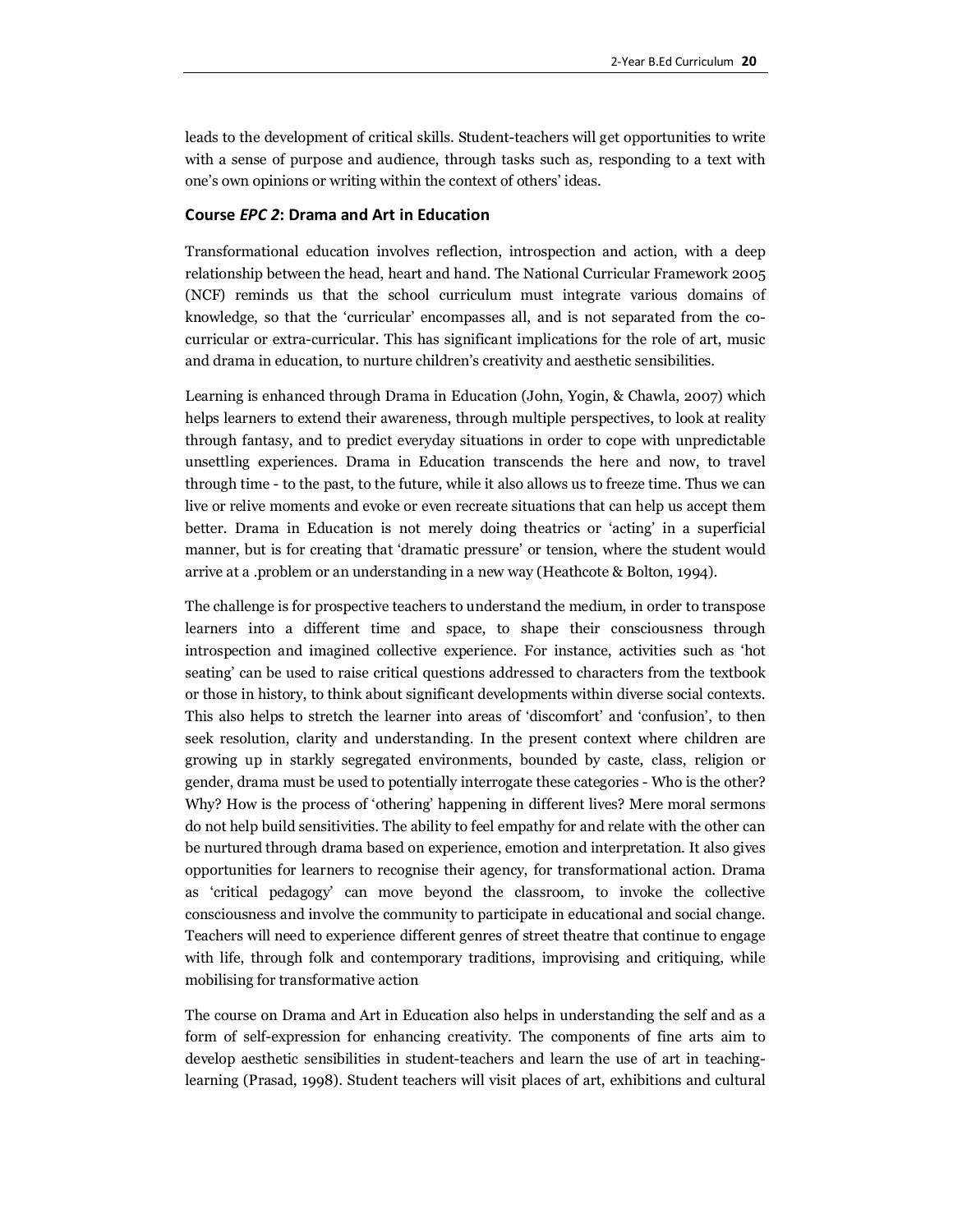festivals. Encouragement needs to be given to understand local culture and art forms and interpret art works, movies and other Media. Likewise other activities can be used to build trust and cooperation, the sense of responsibility, pursuing tasks collectively and exploring varied perspectives.

Be it visual or performing, the practice of art deepens children's ability for perception, reflection and expression, providing them with alternative languages to experience and communicate subtle, diverse and unfamiliar territories, from human to the larger consciousness of nature (Armstrong, 1980; Davis, 2008). The challenge of teachereducators lies not only in expanding the landscapes of children's art, but in also perceiving their world, their artistic processes and then from that sense of understanding, explore ways of assessing their work (Carini, 2001).

#### **Course** *EPC 3***: Critical Understanding of ICT**

Preparing teachers to use technology in a classroom is an important step for ICT enabled education in the country. This course will focus on moving beyond computer literacy and ICT-aided learning, to help student-teachers interpret and adapt ICTs in line with educational aims and principles. It will explore ICTs along three broad strands; teachinglearning, administrative and academic support systems, and broader implications for society.

ICTs have often been seen as a stand-alone subject, consisting of a finite set of proprietary applications, taught to children directly by technology experts, bypassing teachers, which has diluted possibilities of teacher's ownership, enhancement of expertise and engagement. Seeing ICTs as an important curricular resource and an integral part of education, according primacy to the role of the teacher, ensuring public ownership of digital resources created and used in education, taking a critical perspective on ICTs as well as promoting constructivist approaches that privilege participation and co-creation over mere access, are principles that the course will help teachers explore. Applying these principles can support Teacher Professional Development models that are self-directed, need-based, decentralized, collaborative and peer-learning based, and continuous, in line with the NCFTE, 2009 vision for teacher education.

Since ICTs are technologies, along with developing such understanding, the course will also help student-teachers to learn integrating technology tools for teaching learning, material development, developing collaborative networks for sharing and learning. This learning can help integrate pre-service and in-service teacher education, address traditional challenges of teacher isolation and need for adequate and appropriate learning resource materials (MHRD, 2012). The course will explore use of ICTs to simplify record keeping, information management in education administration.

Communication and information sharing/ storing are basic social processes; new digital Information and Communication Technologies (ICTs), by making these easier and cheaper, have significantly impacted and are impacting our socio-cultural, political and economic spheres (Castells, 2011). The course will help student-teachers to develop an understanding of the shift from an 'industrial society' to a 'post industrial information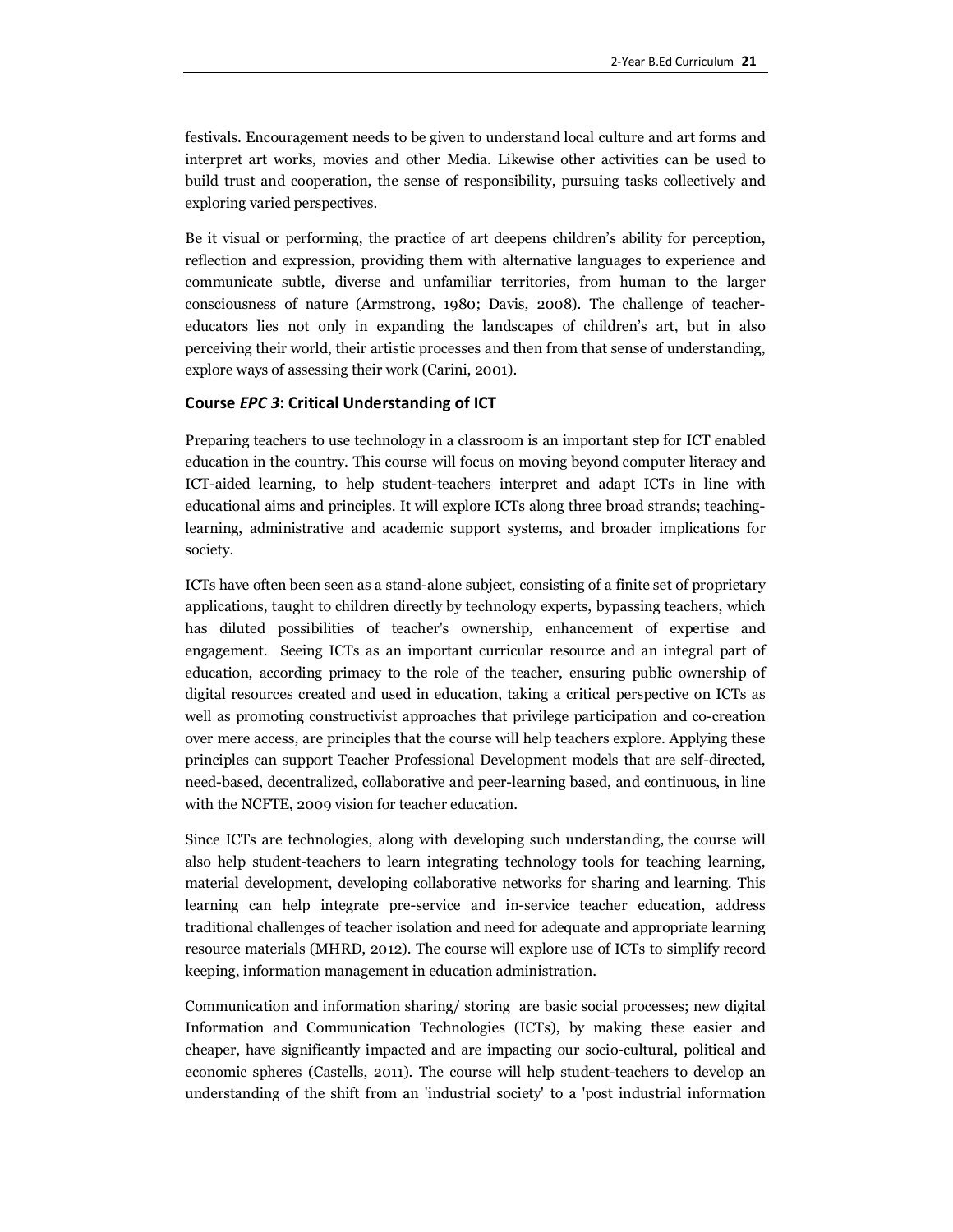society', where the production and consumption of information is both easier/ simpler as well as important (DSERT Karnataka, 2012). This change has positive and negative implications and possibilities for democracy, equity and social justice, all core components of our educational aims. The course will help student-teachers reflect critically and act responsibly to prevent how ICTs are used to support centralisation and proprietisation of larger knowledge structures; it will show student-teachers how ICTs can be adapted to support decentralized structures and processes, as well as build the 'digital public' to make education a participatory and emancipatory process (Benkler, 2006).

#### **Course** *EPC 4***: Understanding the Self**

The aim of the course is to develop understanding of student-teachers about themselves – the development of the self as a person and as a teacher, through conscious ongoing reflection. The course would be transacted through a workshop mode by more than one resource persons.

The course will address aspects of development of the inner self and the professional identity of a teacher. This shall enable student-teachers to develop sensibilities, dispositions, and skills that will later help them in facilitating the personal growth of their own students while they teach. It is important for student-teachers to develop socialrelational sensitivity and effective communication skills, including the ability to listen and observe (Hall & Hall, 2003). The course will enable student-teachers to develop a holistic and integrated understanding of the human self and personality; to build resilience within to deal with conflicts at different levels and learn to create teams to draw upon collective strengths.

As an individual in society one has different identities – gender, relational, cultural – and it is important to address one's implicit beliefs, stereotypes and prejudices resulting from these identities. It is important for the student-teachers to be aware of their identities and the political, historical, and social forces that shape them. The course will make use of personal narratives, life stories, group interactions, film reviews – to help explore one's dreams, aspirations, concerns, through varied forms of self-expression, including poetry and humour, creative movement, aesthetic representations, etc. Yoga will also be introduced as an important component to enhance abilities of body and mind, and promote sensibilities that help to live in peace and harmony with one's surroundings. Students will appreciate the philosophy of yoga and its role in well-being. They will learn the practice of yoga and how to use it in different contexts.

The course shall also focus on revisiting one's childhood experiences – influences, limitations and potentials – while empathising with other childhoods, and also the childhood experiences of one's peers. The following methodologies for the transaction of the course could be used in interactive sessions:

o Sharing case studies/biographies/stories of different children who are raised in different circumstances and how this affected their sense of self and identity formation.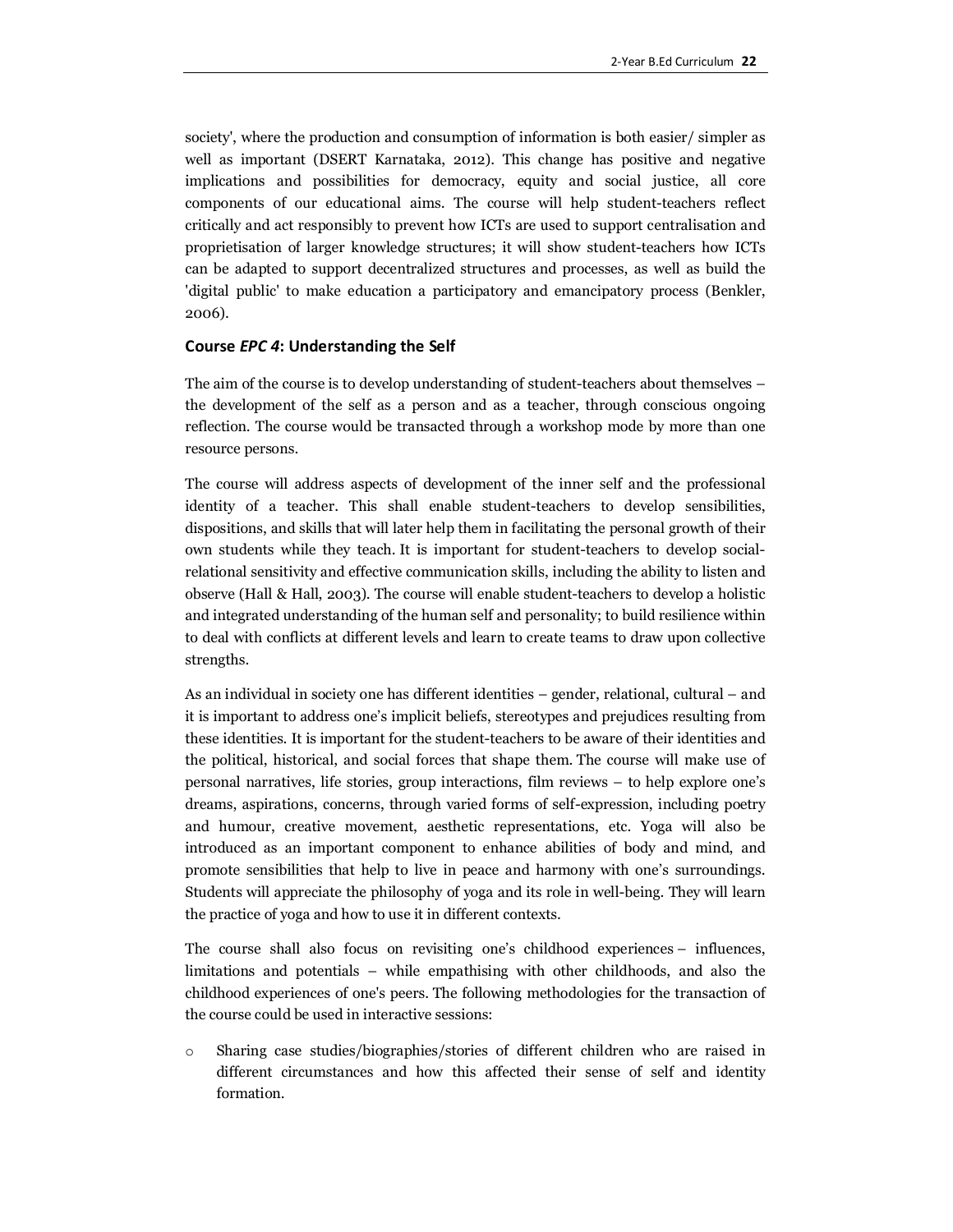- o Watching a movie/documentary where the protagonist undergoes trials and finally discovers her/his potential despite odds.
- o Issues of contemporary adolescence/youth need to be taken up as student-teachers first need to understand themselves; and themselves in relation to their students and classroom situations.
- o Different modes of expression can be used in each of the sessions (so that each of the students get a chance to express herself through any of the modes that they are comfortable in) and at the end of the year, the resource person and the coordinating faculty can reflect back on whether all modes of expression were included through the sessions of not.
- o The exercise of developing reflective journals and providing regular feedback on those journals can also be used here.

| <b>Broad areas</b> | <b>Introduction</b> | <b>Values and</b> | <b>Individual</b> | Connecting -   | <b>Social</b>   |
|--------------------|---------------------|-------------------|-------------------|----------------|-----------------|
|                    |                     | self image        | and collective    | self-society   | interface       |
|                    |                     |                   | selves            |                |                 |
| <b>Main</b>        | Trust               | Opening           | Team              | Understanding  | <b>Becoming</b> |
| objectives         | building, for       | self,             | building,         | social         | the change      |
|                    | future              | reflection,       | respecting,       | structures     | $agent -$       |
|                    | exercises,          | culture for       | tasks, sharing    | (stereotypes/  | designing       |
|                    | laying              | listening         | responsibility.   | diversity /    | and             |
|                    | ground              | and               | addressing        | gender) and    | leading         |
|                    | rules,              | accepting         | conflicts         | role of the    | change /        |
|                    | energizing          |                   |                   | individual     | social action   |
|                    |                     |                   |                   |                |                 |
|                    |                     |                   |                   |                |                 |
| <b>Broad</b>       | Games,              | Reflections,      | Nature walk/      | Films, meeting | Participate     |
| methodologies      | theatre             | story             | field visit,      | people, small  | or lead in      |
|                    | activities,         | making, self      | adventure.        | group tasks,   | real life       |
|                    | discussions         | disclosure        | Simulation        | theatre        | intervention    |
|                    |                     | through           | exercises,        | exercises      | (within         |
|                    |                     | art, dance        | collective art    |                | families/       |
|                    |                     | and theatre       |                   |                | college or      |
|                    |                     |                   |                   |                | community)      |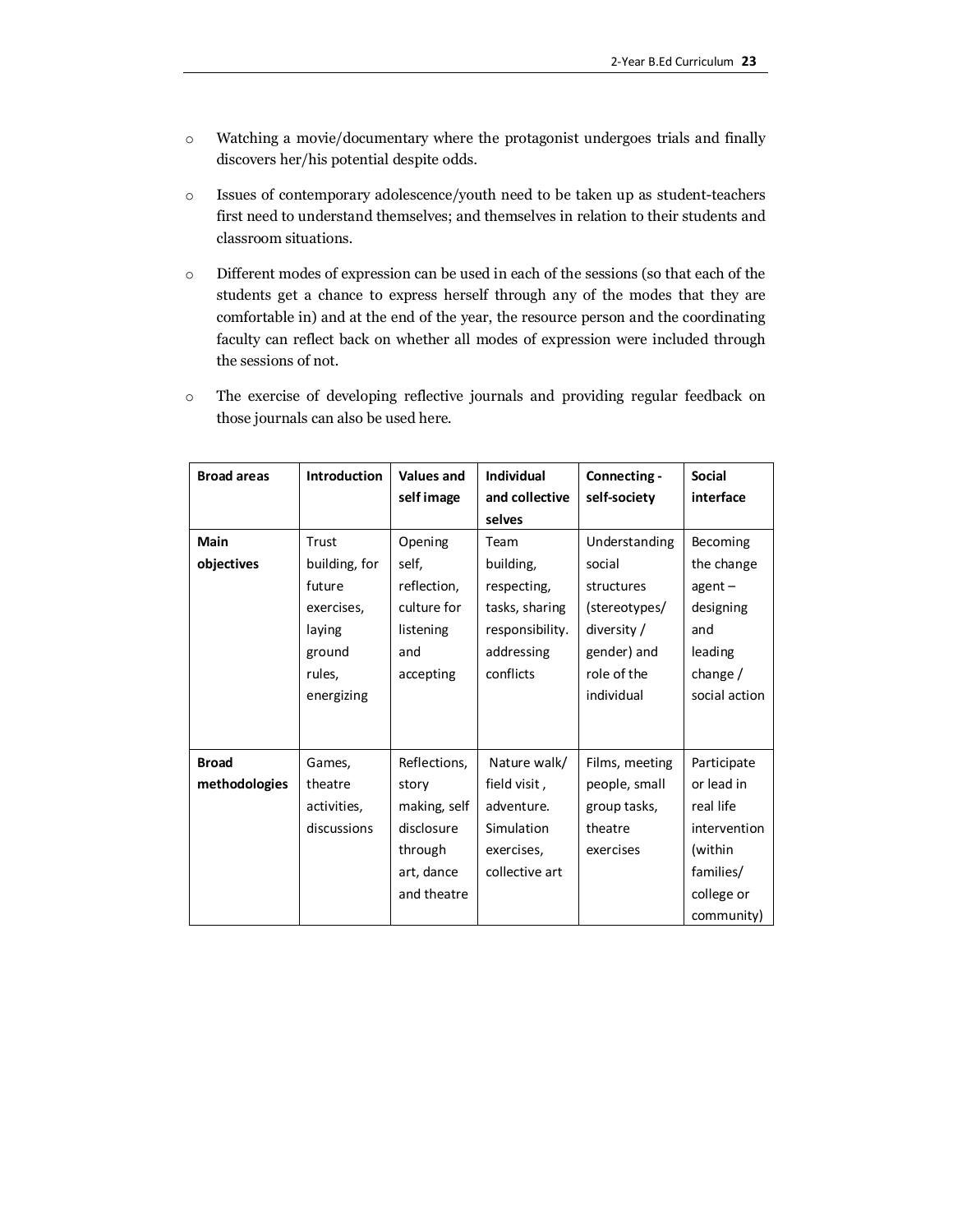### REFERENCES

- Agnihotri, R.K. (1995). Multilingualism as a classroom resource. In K. Heugh, A. Siegrühn, & P. Plüddemann (Eds.), *Multilingual education for South Africa* (pp. 3– 7). Heinemann Educational Books.
- Anderson, R.C. (1984). Role of the reader's schema in comprehension, learning and memory. In R.C. Anderson, J. Osborn, & R.J. Tierney (Eds.), *Learning to read in American schools: Basal readers and content texts*. Psychology Press.
- Apple, M.W. (2008). Can schooling contribute to a more just society? *Education, Citizenship and Social Justice*, *3*(3), 239–261.
- Apple, M.W., Au, W., & Gandin, L.A. (2011). *The Routledge international handbook of critical education*. Taylor & Francis.
- Apple, M.W., & Beane, J.A. (2006). *Democratic schools: Lessons in powerful education*. Eklavya. Retrieved from http://www.arvindguptatoys.com/
- Armstrong, M. (1980). The practice of art and the growth of understanding. In *Closely observed children: The diary of a primary classroom* (pp. 131–170). Writers & Readers.
- Badheka, G. (2006). *Divasvapna*. National Book Trust. Retrieved from http://www.arvindguptatoys.com/
- Batra, P. (2005). Voice and agency of teachers: Missing link in national curriculum framework 2005. *Economic and Political Weekly*, 4347–4356.
- Benkler, Y. (2006). *The wealth of networks: How social production transforms markets and freedom*. Yale University Press.
- Bhatt, H. (n.d.). *The diary of a school teacher*. An Azim Premji University Publication. Retrieved from www.arvindguptatoys.com/arvindgupta/diary-school-teachereng.pdf
- Booth, T., Ainscow, M., Black-Hawkins, K., Vaughan, M., & Shaw, L. (2000). *Index for inclusion: Developing learning and participation in schools.* Centre for Studies on Inclusive Education.
- Carini, P.F. (2001). Valuing the immeasurable. In *Starting strong: A different look at children, schools, and standards* (pp. 165–181). New York: Teachers College Press.
- Carr, D. (2005). *Making sense of education: An introduction to the philosophy and theory of education and teaching.* Routledge.
- Castells, M. (2011). *The rise of the network society: The information age: Economy, society, and culture* (Vol. I, II & III). John Wiley & Sons.
- Chakravarti, U. (1998). *Rewriting history: The life and times of Pandita Ramabai*. Zubaan.
- Davis, J.H. (2008). *Why our schools need the arts*. New York: Teachers College Press.
- De, A., Khera, R., Samson, M., & Shiva Kumar, A.K. (2011). *PROBE revisited: A report on elementary education in India*. New Delhi: Oxford University Press.
- Delpit, L.D. (1988). The silenced dialogue: Power and pedagogy in educating other people's children. *Harvard Educational Review*, *58*(3), 280–299.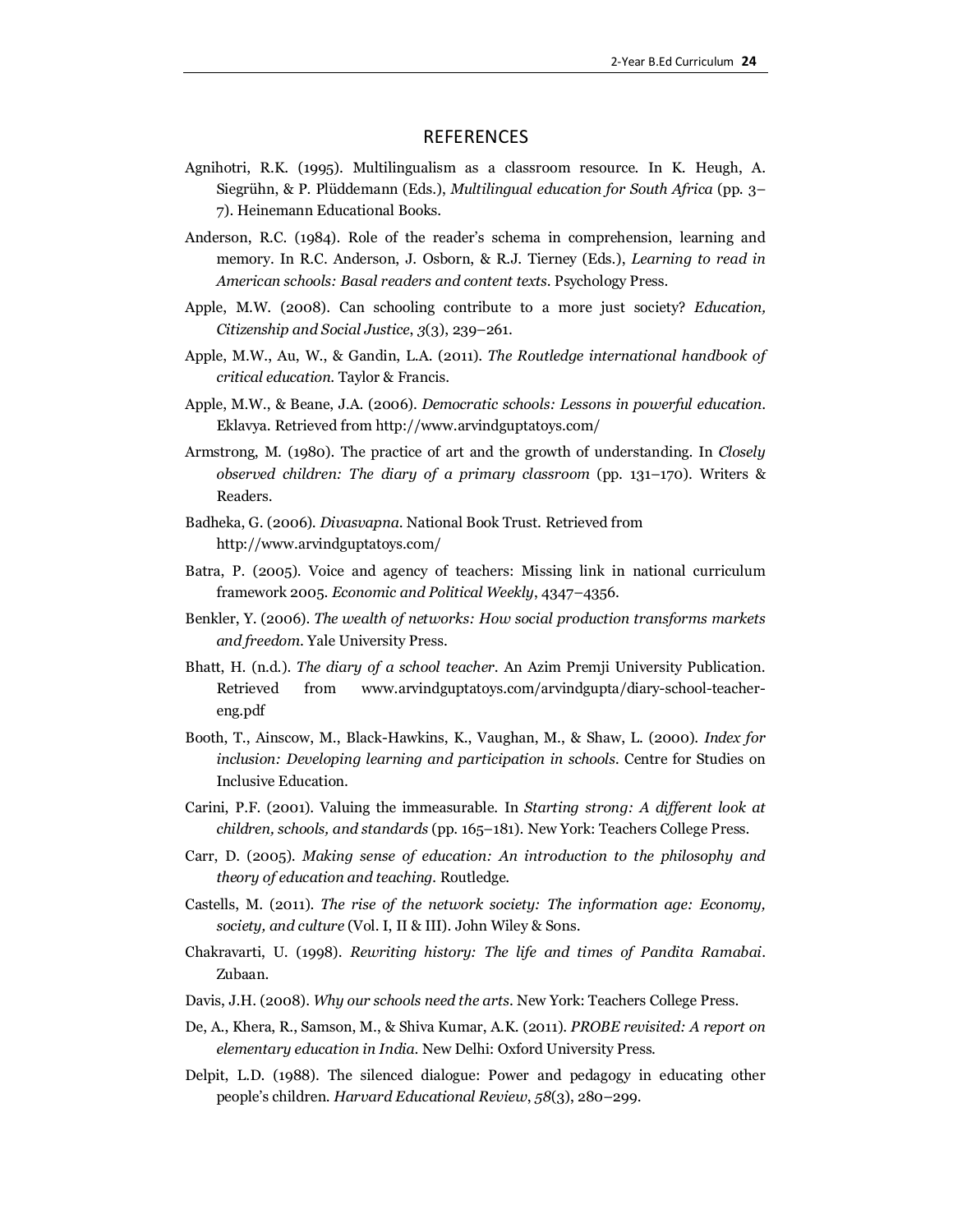- Delpit, L.D. (2012). *Multiplication is for white people: Raising expectations for other people's children*. The New Press.
- Deng, Z. (2013). School subjects and academic disciplines. In A. Luke, A. Woods, & K. Weir (Eds.), *Curriculum, syllabus design and equity: A primer and model*. Routledge.
- Dewey, J. (2004). *Democracy and education*. Courier Dover Publications.
- DSERT Karnataka. (2012). Position paper on ICT mediation in education. DSERT.
- Dweck, C. (2006). *Mindset: The new psychology of success*. Random House LLC.
- Eller, R.G. (1989). Johnny can't talk, either: The perpetuation of the deficit theory in classrooms. *The Reading Teacher*, 670–674.
- Erlwanger, S.H. (1973). Benny's conception of rules and answers in IPI mathematics. *Journal of Children's Mathematical Behavior*, *1*(2), 7–26.
- Freire, P. (1998). *Pedagogy of freedom: Ethics, democracy, and civic courage*. Rowman & Littlefield.
- Freire, P. (2000). *Pedagogy of the oppressed*. Continuum.
- Ghosh, S.C. (2007). *History of education in India*. Rawat Publications.
- Glaser, R., Chudowsky, N., & Pellegrino, J.W. (Eds.). (2001). *Knowing what students know: The science and design of educational assessment*. National Academies Press.
- GOI. (1966). *Report of the education commission: Education and national development*. New Delhi: Ministry of Education.
- GOI. (1986). *National policy of education*. GOI.
- GOI. (1992, 1998). National policy on education, 1986 (As modified in 1992). Retrieved from http://mhrd.gov.in/sites/upload\_files/mhrd/files/NPE86-mod92.pdf
- GOI. (2009). The right of children to free and compulsory education act, 2009. Retrieved from http://mhrd.gov.in/sites/upload\_files/mhrd/files/rte.pdf
- GOI. (2011). Sarva shiksha abhiyan- Framework for implementation based on the right of children to free and compulsory education act, 2009. GOI. Retrieved from http://www.upefa.com/upefaweb/admin/myuploads/SSA\_Frame\_work\_(revised)\_ 9-6-2011.pdf
- Goodson, I.F., & Marsh, C.J. (2005). *Studying school subjects: A guide*. Routledge.
- Govinda, R. (2011). *Who goes to school?: Exploring exclusion in Indian education*. Oxford University Press.
- Govinda, R., & Josephine, Y. (2004). *Para teachers in India: A review*. New Delhi: National Institute of Educational Planning and Administration.
- Grellet, F. (1981). *Developing reading skills: A practical guide to reading comprehension exercises*. Cambridge University Press.
- Hall, C., & Hall, E. (2003). *Human relations in education*. Routledge.
- Heathcote, D., & Bolton, G. (1994). *Drama for learning: Dorothy Heathcote's mantle of the expert approach to education*. Portsmouth. NH: Heinemann Press.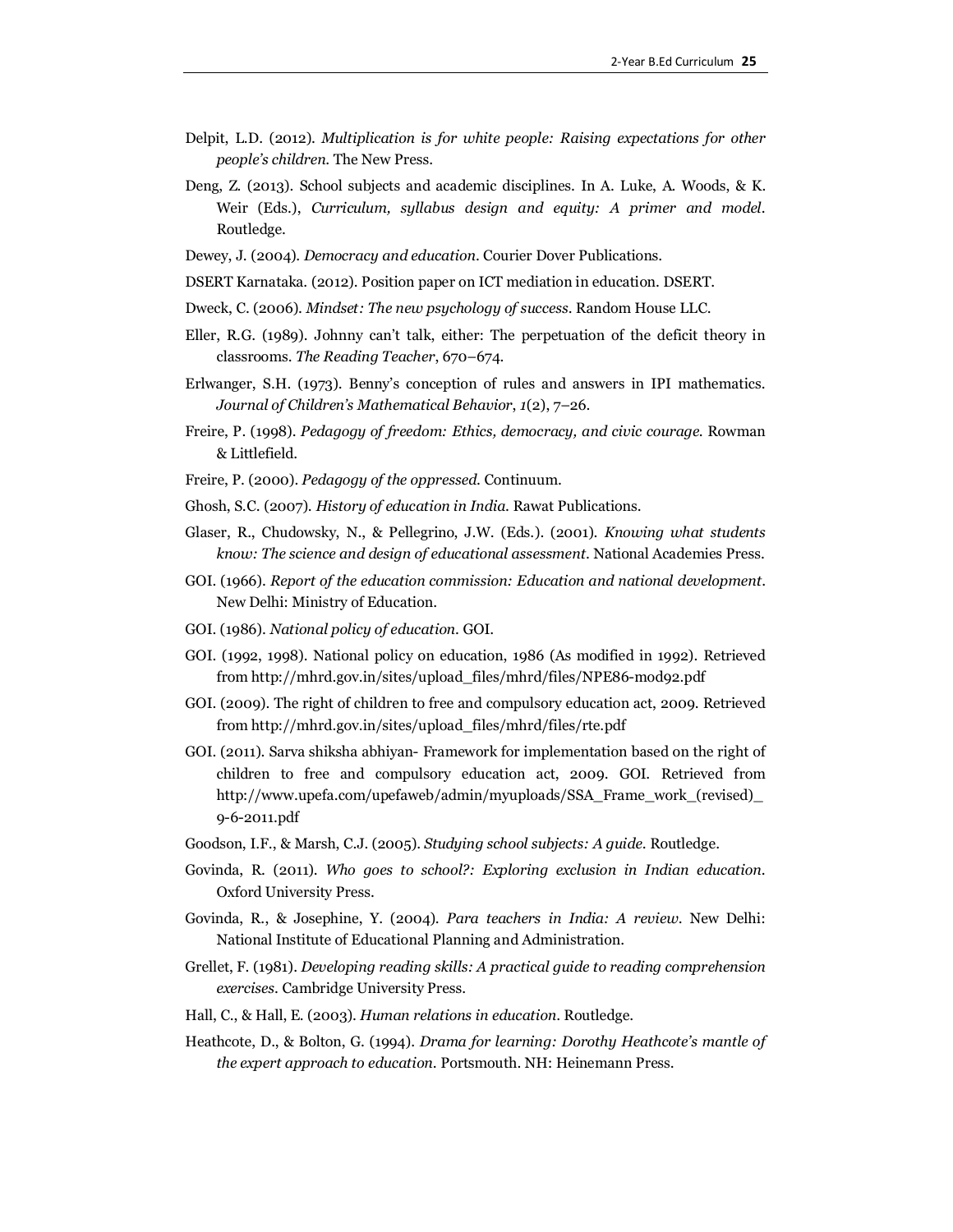- Hill, D., & Rosskam, E. (Eds.). (2009). *The developing world and state education: Neoliberal depredation and egalitarian alternatives*. Routledge.
- Hindustani Talimi Sangh. (1938). *Basic national education: Report of the Zakir Hussain committee*. Sagaon, Wardha: Hindustani Talimi Sangh.
- Hodson, D. (1987). Science curriculum change in Victorian England: A case study of the science of common things. In I. Goodson (Ed.), *International perspectives in curriculum history*. Croom Helm.
- Holt, J. (1964). *How children fail (Rev. ed.)*. Penguin.
- Ilaiah, K. (1996). *Why I am not a hindu: A sudra critique of hindutva philosophy, culture and political economy*. Samya Publications.
- John, B., Yogin, C., & Chawla, R. (2007). *Playing for real: Using drama in the classroom*. Macmillan.
- Krishnamurti, J. (1992). Education and world peace. In *Social responsibility*. Krishnamurti Foundation.
- Kumar, K. (2004). *What is worth teaching?* (3rd ed.). Orient Blackswan.
- Kumar, K. (2013). *Politics of education in colonial India*. India: Routledge.
- Ladson-Billings, G. (1995). Toward a theory of culturally relevant pedagogy. *American Educational Research Journal*, *32*(3), 465–491.
- Lampert, M. (2001). Chapter 1 & Chapter 2. In *Teaching problems and the problems of teaching*. Yale University Press.
- *Letter to a teacher: By the school of Barbiana*. (1970). Retrieved from http://www.arvindguptatoys.com/arvindgupta/letter.pdf
- Menon, N. (2012). *Seeing like a feminist*. India: Penguin.
- MHRD. (2012). *National policy on information and communication technology (ICT) in school education*. MHRD, Government of India.
- Mishra, A. (2007). Everyday life in a slum in Delhi. In D. K. Behera (Ed.), *Childhoods in South Asia*. New Delhi: Pearson Education India.
- Montuschi, E. (2003). *Objects of social science*. London: Continuum Press.
- Mukunda, K.V. (2009). *What did you ask at school today? A handbook of child learning*. Harper Collins.
- Naik, J.P. (1982). *The education commission and after*. APH Publishing.
- Naik, J.P., & Nurullah, S. (1974). *A students' history of education in India (1800-1973)*. Macmillan.
- Nambissan, G.B. (2009). *Exclusion and discrimination in schools: Experiences of dalit children*. Indian Institute of Dalit Studies and UNICEF.
- NCERT. (2005). *National curriculum framework*. NCERT.
- NCERT. (2006a). *Position paper-National focus group on education with special needs (NCF 2005)*. New Delhi: NCERT.
- NCERT. (2006b). *Position paper-National focus group on gender issues in the curriculum (NCF 2005)*. NCERT.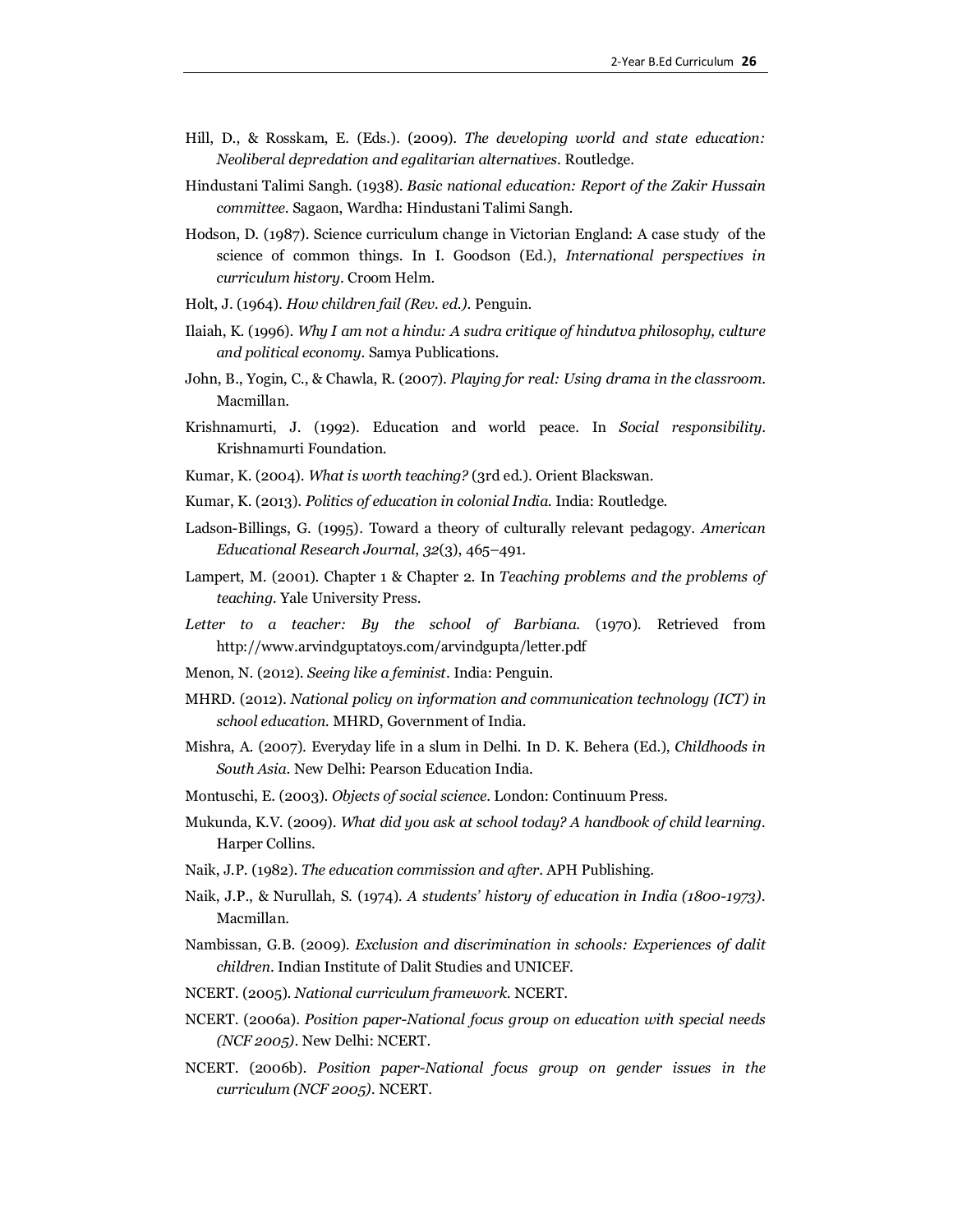- NCERT. (2006c). *Position paper-National focus group on problems of scheduled caste and scheduled tribe children (NCF 2005)*. New Delhi: NCERT.
- NCERT. (2006d). *Position paper-National focus group on teaching of Indian language (NCF 2005)*. New Delhi: NCERT.
- Nirantar. (2010). *Textbook regimes: A feminist critique of nation and identity*. New Delhi.
- Olson, D.R., & Bruner, J.S. (1996). Folk psychology and folk pedagogy. In D.R. Olson & N. Torrance (Eds.), *The handbook of education and human development* (pp. 9–27). Blackwell.
- Parekh, B.C. (2000). *Rethinking multiculturalism: Cultural diversity and political theory (pp. 213-230)*. Palgrave.
- Parry, J. (2005). Changing childhoods in Industrial Chattisgarh. In R. Chopra & P. Jeffery (Eds.), *Educational regimes in contemporary India*. Sage.
- Pathak, A. (2013). *Social implications of schooling: Knowledge, pedagogy and consciousness*. Aakar Books.
- Phillips, D.C. (1995). The good, the bad, and the ugly: The many faces of constructivism. *Educational Researcher*, 5–12.
- Piaget, J. (1997). Development and learning. In M. Gauvain & M. Cole (Eds.), *Readings on the development of children*. New York: WH Freeman & Company.
- Plato. (2009). Reason and persuasion: Three dialogues (Chapter 6). In J. Holbo (Ed.), *Meno: Reason, persuasion and virtue*. Pearson.
- Porter, R., Porter, T.M., & Ross, D. (Eds.). (2003). *The cambridge history of science: Volume 7, The modern social sciences*. Cambridge University Press.
- Prasad, D. (1998). *Art as the basis of education*. National Book Trust. Retrieved from http://www.vidyaonline.net/list.php?pageNum\_books=2&totalRows\_books=62&l2 =b1%20&l1=b1%20&l3=b1tp
- Raina, V. (2010). *FAQs on the right to free and compulsory education act 2009*. Bharat Gyan Vigyan Samiti, UNICEF.
- Rampal, A. (2003). Counting on everyday mathematics. In T. S. Saraswathi (Ed.), *Crosscultural perspectives in human development: Theory, research and applications* (pp. 326–353). Sage.
- Rampal, A., & Mander, H. (2013). Lessons on food and hunger. *Economic & Political Weekly*, *48*(28), 51.
- Rogoff, B., Baker-Sennett, J., Lacasa, P., & Goldsmith, D. (1995). Development through participation in sociocultural activity. *New Directions for Child and Adolescent Development*, *1995*(67), 45–65.
- Sabyasachi, B. (1997). *The Mahatma and the poet: Letters and debates between Gandhi and Tagore*. National Book Trust.
- Saraswathi, T.S. (1999). Adult-child continuity in India: Is adolescence a myth or an emerging reality? In T.S. Saraswathi (Ed.), *Culture, socialization and human development: Theory, research and applications in India*. New Delhi: Sage.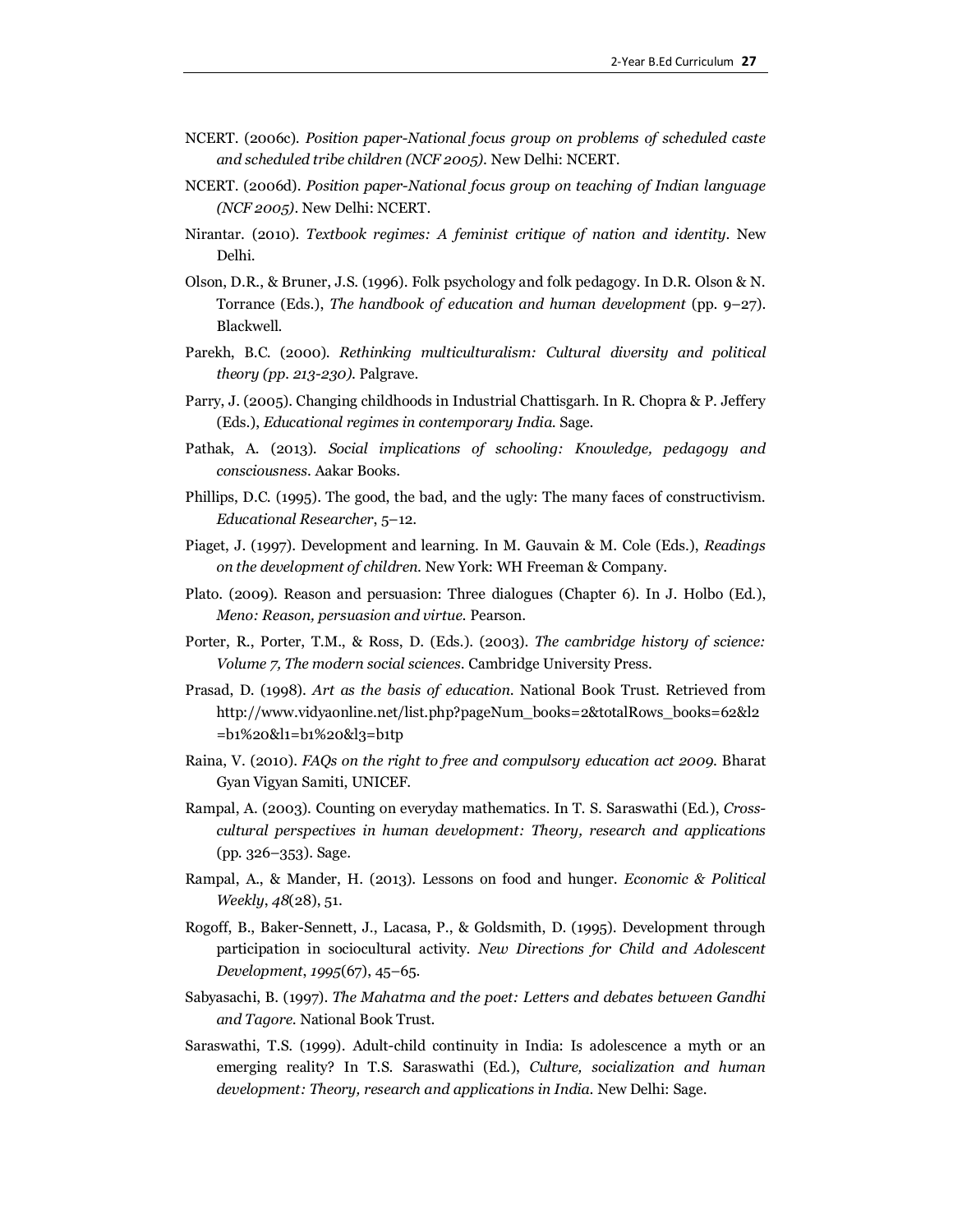- Scrase, T.J. (2002). Globalisation and the cultural politics of educational change: The controversy over teaching of English in West Bengal. *International Review of Education*, *48*(5), 361–375.
- Sharma, N. (2003). *Understanding adolescence*. NBT India.
- Shepard, L.A. (2000). The role of assessment in a learning culture. *Educational Researcher*, 4–14.
- Shulman, L.S. (1986). Those who understand: Knowledge growth in teaching. *Educational Researcher*, 4–14.
- Sinha, S. (2000). Acquiring literacy in schools. *Seminar*, 38–42.
- Sternberg, R.J. (2013). Intelligence, competence, and expertise. In A. J. Elliot & C. S. Dweck (Eds.), *Handbook of competence and motivation* (pp. 15–30). Guilford Publications.
- Stiggins, R. (2005). From formative assessment to assessment for learning: A path to success in standards-based schools. *Phi Delta Kappan*, 324–328.
- Sykes, M. (1987). *The story of Nai Talim*. Wardha: Nai Talim Samiti.
- Tagore, R. (2003). Civilization and progress. In *Crisis in civilization and other essays*. New Delhi: Rupa & co.
- The PROBE Team. (1999). *Public report on basic education in India*. Delhi: Oxford University Press.
- Thwaite, A., & Rivalland, J. (2009). How can analysis of classroom talk help teachers reflect on their practices? *Australian Journal of Language and Literacy, The*, *32*(1), 38.
- UNESCO. (1989). *UN convention on the rights of the child*. UNESCO.
- UNESCO. (2006). *United Nations convention on the rights of persons with disabilities*. UNESCO.
- UNESCO. (2009). *Policy guidelines on inclusion in education*. UNESCO.
- Valerian Rodrigues. (2002). Democracy. In *The essential writings of B. R. Ambedkar* (pp. 60–64). New Delhi: Oxford University Press.
- Vygotsky, L. (1997). Interaction between learning and development. In M. Gauvain & M. Cole (Eds.), *Readings on the development of children*. New York: WH Freeman & Company.
- Zastoupil, L., & Moir, M. (1999). *The great Indian education debate: Documents relating to the Orientalist-Anglicist controversy, 1781-1843*. Psychology Press.

## **APPENDIX 1**